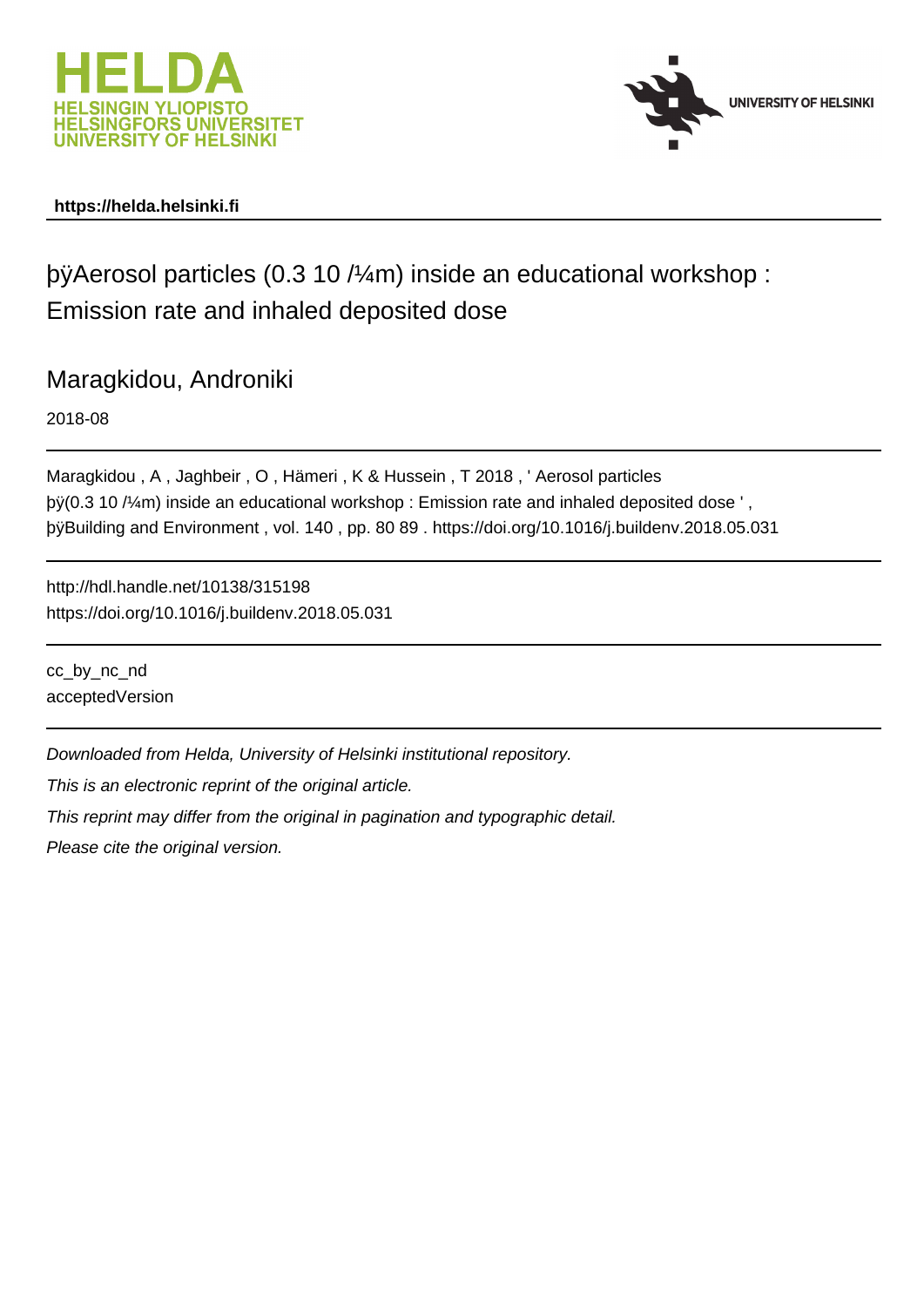# **Aerosol Particles (0.3**-**10 μm) inside a Workshop Area**-**Emission Rate and Deposited Dose**

**Androniki Maragkidou1 , Omar Jaghbeir2 , Kaarle Hämeri1 , Tareq Hussein2\***

*<sup>1</sup> University of Helsinki, Department of Physics, P.O. Box 64, FI-00014, Helsinki, Finland <sup>2</sup> The University of Jordan, Department of Physics, Amman 11942, Jordan*

#### **Abstract**

The main objective of this study was to investigate the accumulation and coarse particles concentration inside an educational workshop and calculate emissions factors as well inhaled deposited dose. We measured the particle number distribution (diameter 0.3–10 µm) and focused on two particle size fractions: submicron particles in the diameter range 0.3–1 µm and coarse particles  $(1-10 \mu m)$ . The occupants activities inside the workshop included coffee brewing, lecturing, tobacco smoking, welding, scrubbing, and sorting/drilling iron. The highest concentrations were observed during welding activities; mean  $PN_{0,3-1}$  ( $PM_{0,3-1}$ ) and  $PN_{1-10}$  ( $PM_{1-10}$ ) concentrations were about 1865.86 (54.49  $\mu$ g/m<sup>3</sup>) and 6.46 cm<sup>-3</sup> (102.54  $\mu$ g/m<sup>3</sup>) with most of the particles were emitted below 1 μm in diameter. The alveolar received the majority and particles below 1 µm with a fraction of about 53% of the total inhaled deposited dose whereas the head/throat region received about 18%.

**Keywords**: Particulate matter; Indoor air quality; Emission rate; Deposited dose; Educational workshop

### **1. Introduction**

<sup>\*</sup> Corresponding author. Tel.: +962-6-5355000; Fax: +962-6-5300253 *E-mail:* [T.hussein@ju.edu.jo](mailto:T.hussein@ju.edu.jo)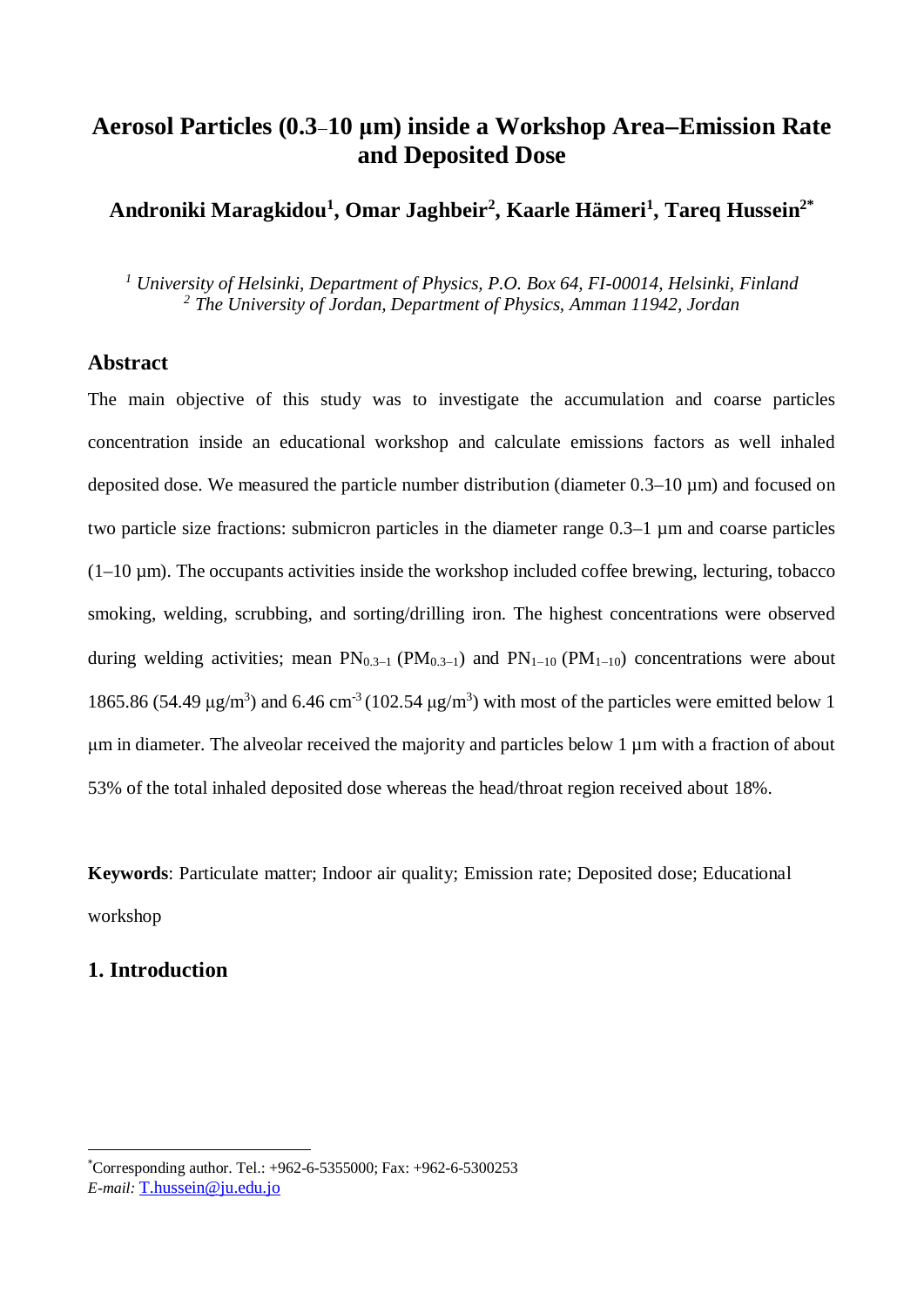The indoor air tends to be contaminated by more pollutants than the air outdoors [1–4]. Some indoor pollutant concentrations have been reported to be 2-5 times higher and in some occasions even more than 100 times higher than those outdoors [5].

Particles originate from either outdoor or indoor sources or a combination of both [3,13]. Human activity such as tobacco smoking, walking, cooking, vacuuming, cleaning, using kerosene for heating and burning wood for heating or cooking are the main sources of indoor pollutants [14–15]. Moreover, re-suspension by indoor activities (i.e. active walking, cleaning, and dusting) and combustion processes such as toasting, oven roasting or baking, barbecuing are major sources of particles larger than 2.5 μm and fine particles, respectively. [14, 16–17, 22–24]. Furthermore, He [23] reported that fine mode of particles in indoor environments was also generated by sources such as biological pollutants and sprays. Elevated concentrations of PM<sub>2.5</sub> and PM<sub>1</sub> were also observed during cooking and tobacco smoking [21].. Particles of various sizes produced by outdoor sources, can be introduced into indoor environments through infiltration processes that are linked to ventilation systems, building features and materials [3,9,13].

Indoor Air Quality (IAQ) in educational facilities is associated with ventilation mechanisms, furniture, high occupant density, type of activities and the re-suspension of particles from disturbances caused by the dynamic motion of occupiers [3, 28–30]. The performance of students and teachers, their health and well-being depend on good indoor air quality [1, 31–35].

Regarding the relationship between IAQ and workplaces such as offices, studies reported that great quantities of particles are emitted by office electronic equipment such as copiers, printers and computers [6, 36–40]. Moreover, IAQ has been associated with the efficiency of employees and health effects caused by psychosocial and environmental conditions that occurred in the work environment [13, 41–43]. Hedge et al. [44], Hodgson and Collopy [45] and Gyntelberg et al. [46] assessed airborne particulate matter and dust in non-industrial buildings and confirmed that health related issues and poor performance of workers are closely related to bad air quality. Moreover,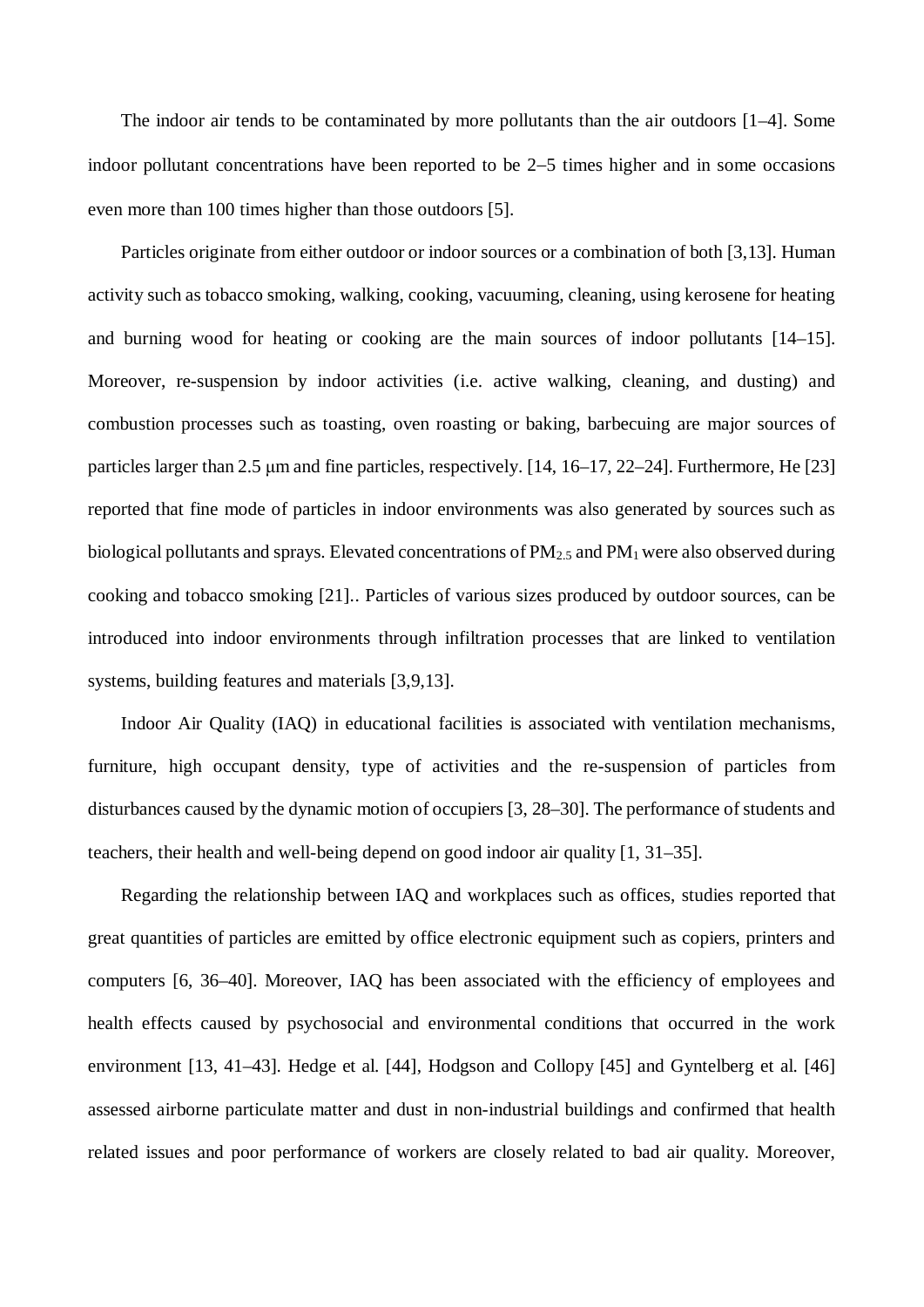several studies documented eye, nose and throat irritation symptoms that were caused by coming into contact with office dust [45, 47–48].

Special attention has been paid lately to particulate matter emitted from manufacturing processes in industrial environments. For example, Chan et al. [49], Thornburg and Leith [50] and Iavicoli et al. [51] pointed out that the majority of the processes taking place in a metallurgic industry generated particles larger than 1 μm in diameter, whereas other procedures were considered to be major sources of sub-micrometer particles, too. Moreover, operations in industrial workplaces that include welding, grinding, smelting, soldering, laser ablation, cutting, polishing, and heat treating are considered to be significant sources of ultra-fine particles [51–56]. Riediger and Möhlmann[59] reported that particle number concentrations of ultra-fine particles produced by activities such as plasma cutting, metal grinding, brazing, smelting, laser ablation, and metal inert gas and tungsten inert gas welding ranged from 2.0  $\times$  10<sup>4</sup> to 4.0  $\times$  10<sup>7</sup> particles cm<sup>-3</sup>. Occupational exposure to gases and particulate matter originating from welding fumes is strongly correlated to adverse health implications such as asthma, chronic bronchitis, respiratory problems, metal fume fever, pneumoconiosis and increased probability of lung cancer [55, 60–64].

Knowledge on occupational exposure to coarse particles inside workshops is currently very limited [51–56]. Moreover, most of the research has focused on measuring and reporting the particle mass and number concentration of the coarse and fine particles, respectively [51,56, 65–69]. The emission factors as well as the inhaled deposited dose in the respiratory system were seldom mentioned in previous research. Therefore, the main objective of this study therefore was to assess the exposure to large particles inside an educational workshop. We measured the particle number size distribution (0.3-10 µm) during March 31<sup>st</sup> until April 6<sup>th</sup> 2015. We focused on investigating the effects of some indoor activities (such as lecturing, smoking, coffee brewing, iron welding, turning and sorting/drilling) on the particle concentrations. In addition, a simple indoor aerosol model was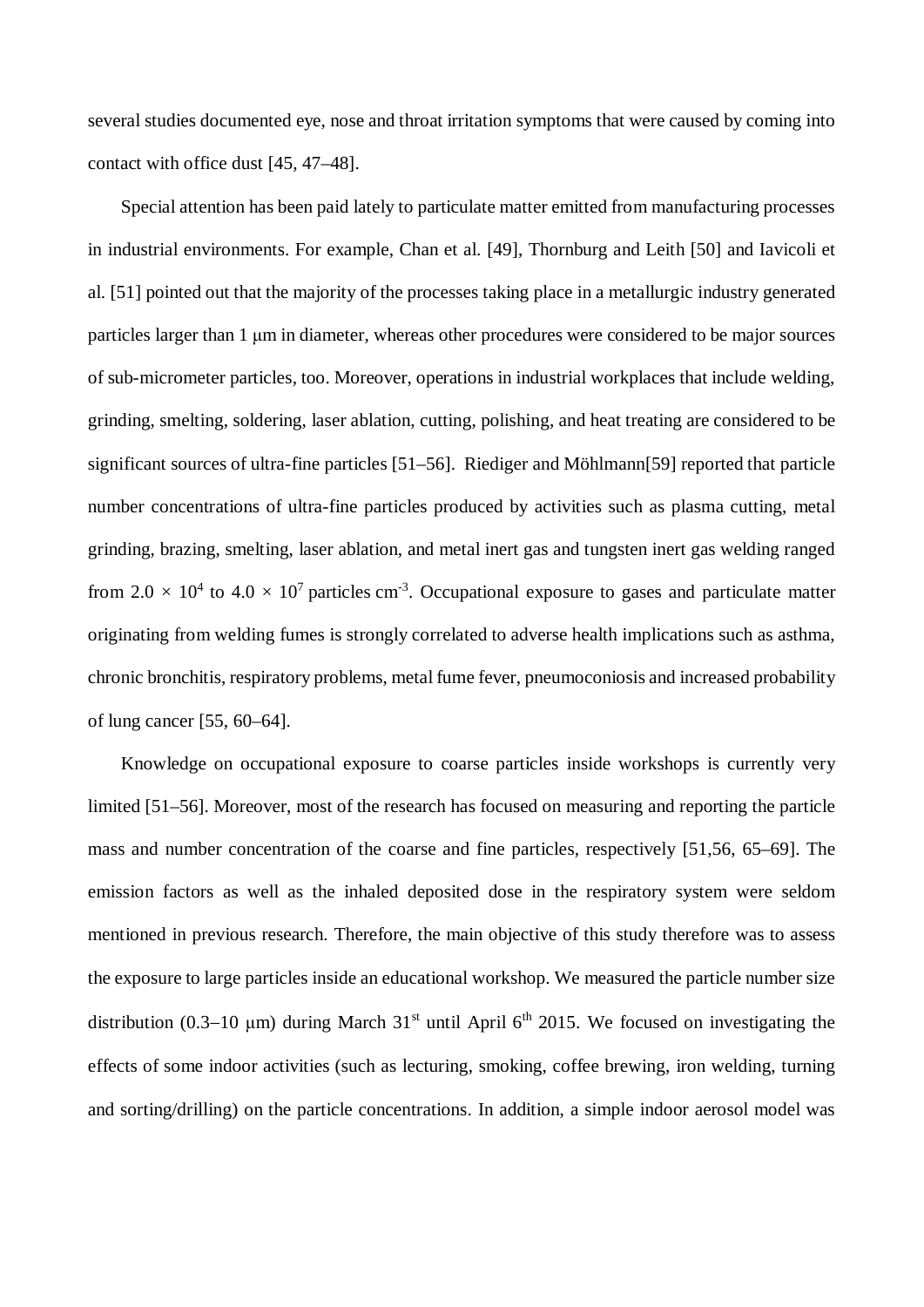used in order to estimate the loss rate and the emission rate of aerosol particles inside the workshop area. The inhaled deposited dose was also calculated for the time period of indoor activities.

#### **2. Materials and Methods**

#### *2.1. Measurement location*

The measurement campaign (March 31 – April 6, 2015) took place inside an educational workshop at the Department of Physics, University of Jordan. The Department of Physics is a threefloor construction (naturally ventilated) located at the middle of the campus. The workshop itself (32  $\times$  10  $\times$  3 m<sup>3</sup>) was located on the ground floor. It consisted of student training workshop, office, storage room, changing room, wood workshop room, metal workshop room (equipped with welding machinery), and a main workshop area (equipped with turnery/metal-work machinery) (Fig. 1). The workshop was occupied during 8:00–16:00 by workers and/or visitors on workdays. Sometimes, it was occupied by students training. The majority of the windows were kept open during working hours.

#### *2.2. Aerosol Measurements*

The particle number size distribution  $(0.3-10 \,\mu m)$  was measured with an Optical Particle Sizer (TSI OPS 3330, 13 size-bins, 1 minute time resolution, 1 L/min flow rate, and dead-time correction). The instrument was calibrated by the manufacturer and it was located in the metal and welding section of the workshop (Fig. 1). The distance between the OPS and the windows was 2.5 m. The sampling was performed directly without additional tubing at a height of about 1.6 m above the ground, which represented the breathing zone above the ground.

#### *2.3. Data Handling*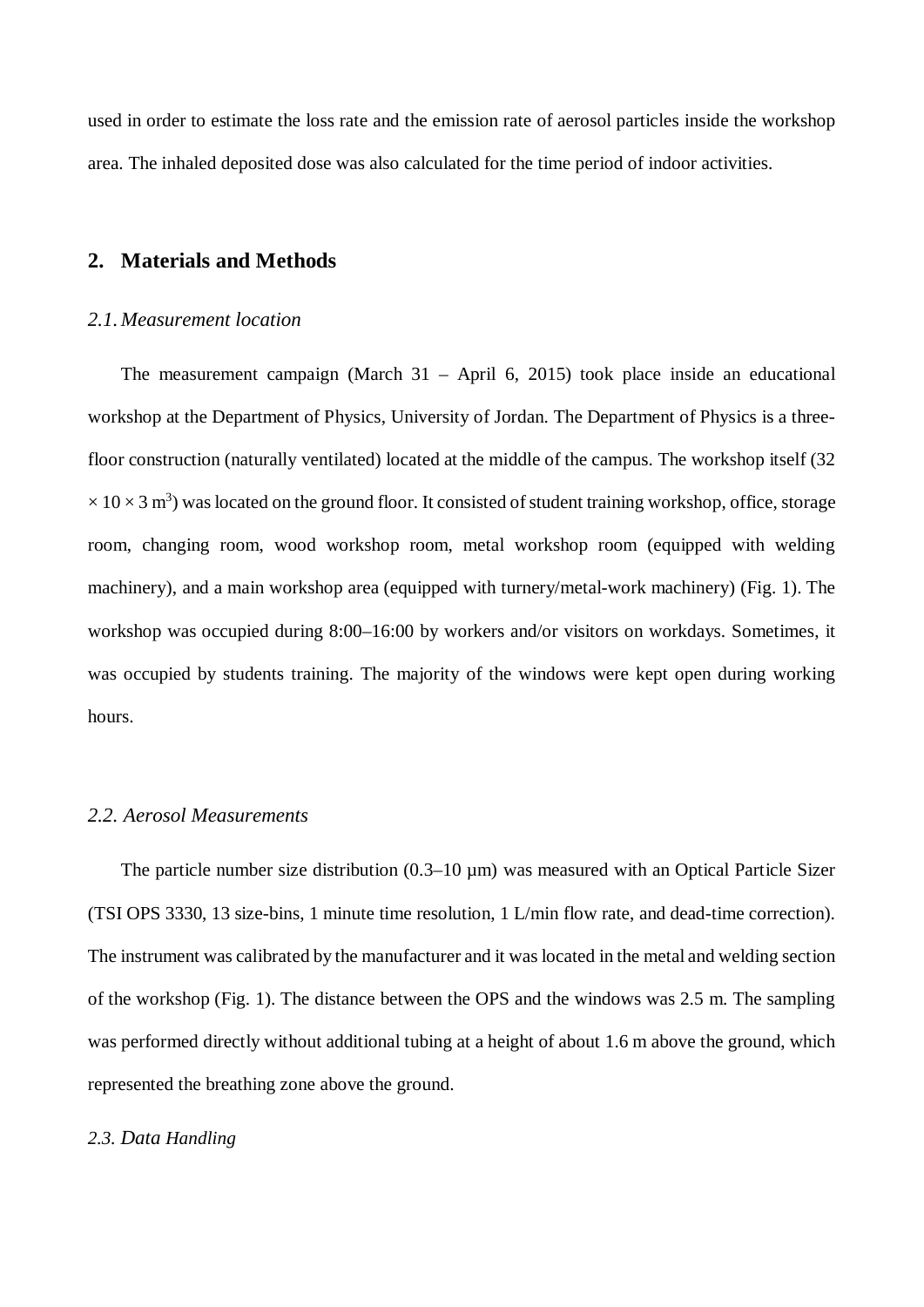The aerosol data were first quality checked and validated. We calculated the size-fractionated particle number (PN) concentration and calculated mean, maxima, minima and median values at different percentiles (5%, 25%, 75% and 90%) for different events (Tables 1 and 2). Particle mass concentration (PM) was also calculated (Tables 3 and 4).

#### *2.4. Indoor aerosol modeling*

The dynamic behavior of indoor aerosols can be described by the mass-balance equation [70– 71]:

$$
\frac{dI}{dt} = \lambda PO - (\lambda + \lambda_d)I + ER
$$
 (1)

where I and O are the aerosol particle concentrations indoors and outdoors, respectively, P is the penetration factor of aerosol particles across the building shell (natural ventilation) or a standard filter installed in a mechanical ventilation system,  $\lambda$  is the ventilation rate,  $\lambda_d$  is the deposition rate of aerosol particle onto available indoor surfaces, and ER is the emission rate of aerosol particles indoors. This mass-balance equation describes a certain particle size-fraction where aerosol particles have rather similar physical properties.

Although this mass-balance equation is primarily used to simulate and predict the indoor aerosol particles and their behavior, it can be used in inverse modeling to estimate some parameters such as P,  $\lambda$ ,  $\lambda$ <sub>d</sub> or even ER [72–73]. It was utilized it in the current study to calculate the loss rate of aerosol particles, according to the principles described by Hussein [43] and Hussein et al. [13]. Subsequently, the emission rates were estimated according to the semi-empirical approach described by Hussein et al. [73].

In general, the particle losses  $(\lambda + \lambda_d)$  include indoor-outdoor air exchange, which was natural ventilation in this case, and dry deposition onto indoor surfaces. Hussein [43] and Hussein et al. [13] emphasized that particle losses can be estimated by analyzing occasions where large amounts of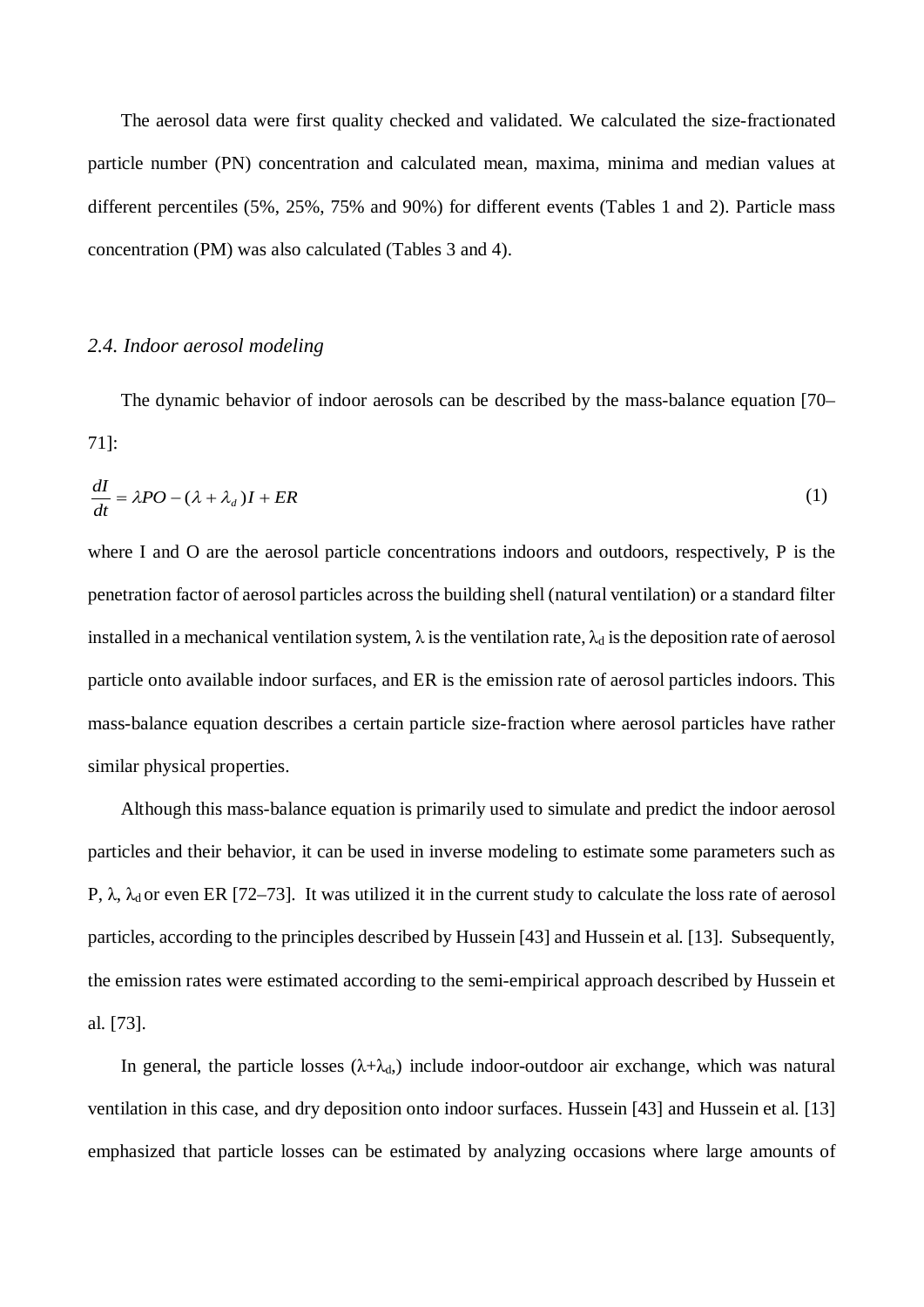indoor aerosol particles are produced during indoor activities. Such cases cause higher indoor aerosol concentrations compared to outdoor concentrations. When the indoor sources are stopped, the decline of indoor aerosol concentrations is observed.

#### *2.5. Exposure and deposited dose estimation*

The inhaled deposited dose inside the respiratory system was evaluated according to Hussein et al. [73–74]:

$$
Deposited\ dose_{PM} = \int_{t1}^{t2} \int_{D_{p1}}^{D_{p2}} V_E \cdot DF \cdot n_N^0 \cdot f \cdot dlogD_p \cdot dt \tag{2}
$$

where  $V_E$  ([L/min<sup>1</sup>] or [m<sup>3</sup>/h<sup>1</sup>]) is the minute ventilation (known also as volume of air breathed per time), DF [--] is the respiratory deposition fraction of aerosol particles and  $n_N^0 = \frac{dN}{dlog(D_n)}$  [particles cm<sup>-3</sup>], where  $D_p$  is the particle diameter, is the lognormal particle number distribution. It should be noted that both DF and  $n^0$  are functions of log(D<sub>p</sub>). **f** is a dose metric such as the particle surface area  $(\pi D_x^2)$  or particle mass  $(\frac{\pi}{6}D_p^3 \rho_p)$ . In our case f is the particle mass. The integrals are evaluated during an exposure time period  $\Delta t = t_2-t_1$  to large particles (1–10 μm) on any time resolution.

The volume air breathed per time (i.e. the minute ventilation),  $V_{E}$  is strongly associated with the body size [75], the activity, the age and the breathing frequency of the substance [76–77]. Values for the volume air breathed per time used in this study were adopted from Holmes [76] and Hussein et al. [74].

The respiratory deposition fraction, DF, is defined as the probability of aerosol particles to deposit in the respiratory system and it strongly depends on the gender and the activity level of the subject [78]. Moreover, the same group reported that the size range and the hygroscopicity of aerosol particles affect the DF. In particular, they pointed out the smaller the particle is the higher the DF is expected to be. Due to the fact that the relative humidity in the respiratory system and, more specifically, in the lungs is approximately 99.5% [79–80], the diffusion rate and the DF of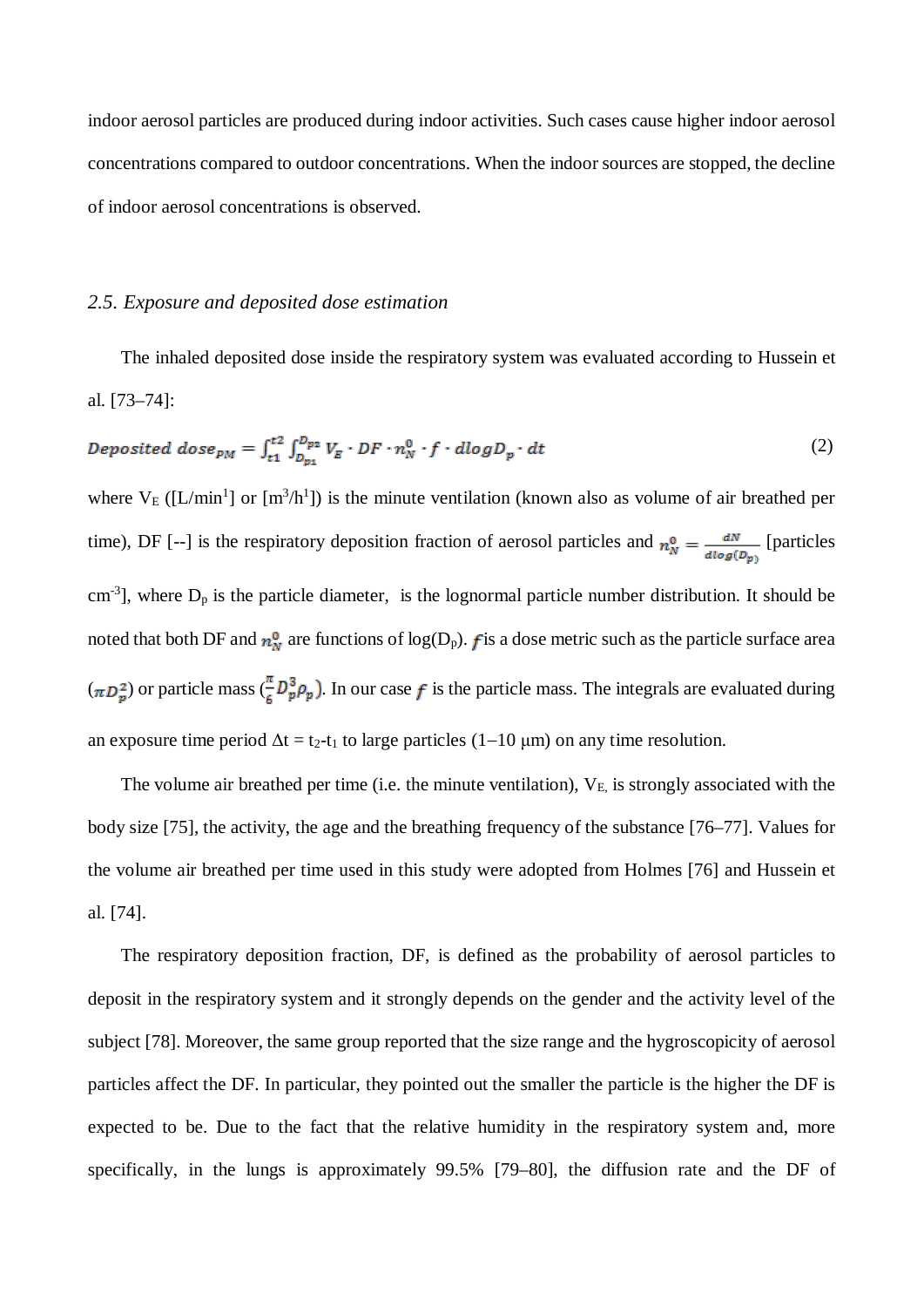hygroscopic particles decrease [78]. Moreover, since the respiratory system consists of the head/throat, tracheobronchial and the pulmonary/alveolar region, the respiratory deposition fraction varies accordingly [77–78]. For our calculations, the respiratory deposition fraction values were taken from the GMD (deposition) curve of large particles  $(1-10 \mu m)$  as presented by Hussein et al. [73].

#### *2.6. Scenarios of workers' activities*

The workshop was occupied from 08:00 until 16:00 during the workdays only. The indoor activities included:

- 1) iron welding and smoking,
- 2) (exhaust) fan and welding machine on, iron welding without the fan running,
- 3) (exhaust) fan on, iron welding (with exhaust fan) and sorting/drilling,
- 4) making coffee and metal turning,
- 5) metal turning and iron welding,
- 6) metal turning,
- 7) lecture and metal turning, and
- 8) three undefined events.

A more detailed description about these events is given in Table S1. During these events, 1-4 people occupied one or more sections (1, 2, 4, 5, and 6 sections see Fig. 1) of the workshop. In spite of that, the number of people in section 3 (i.e. students training section) was as many as 10 persons during practical training class (Fig. 1).

#### **3. RESULTS AND DISCUSSION**

### *3.1. Mean concentrations*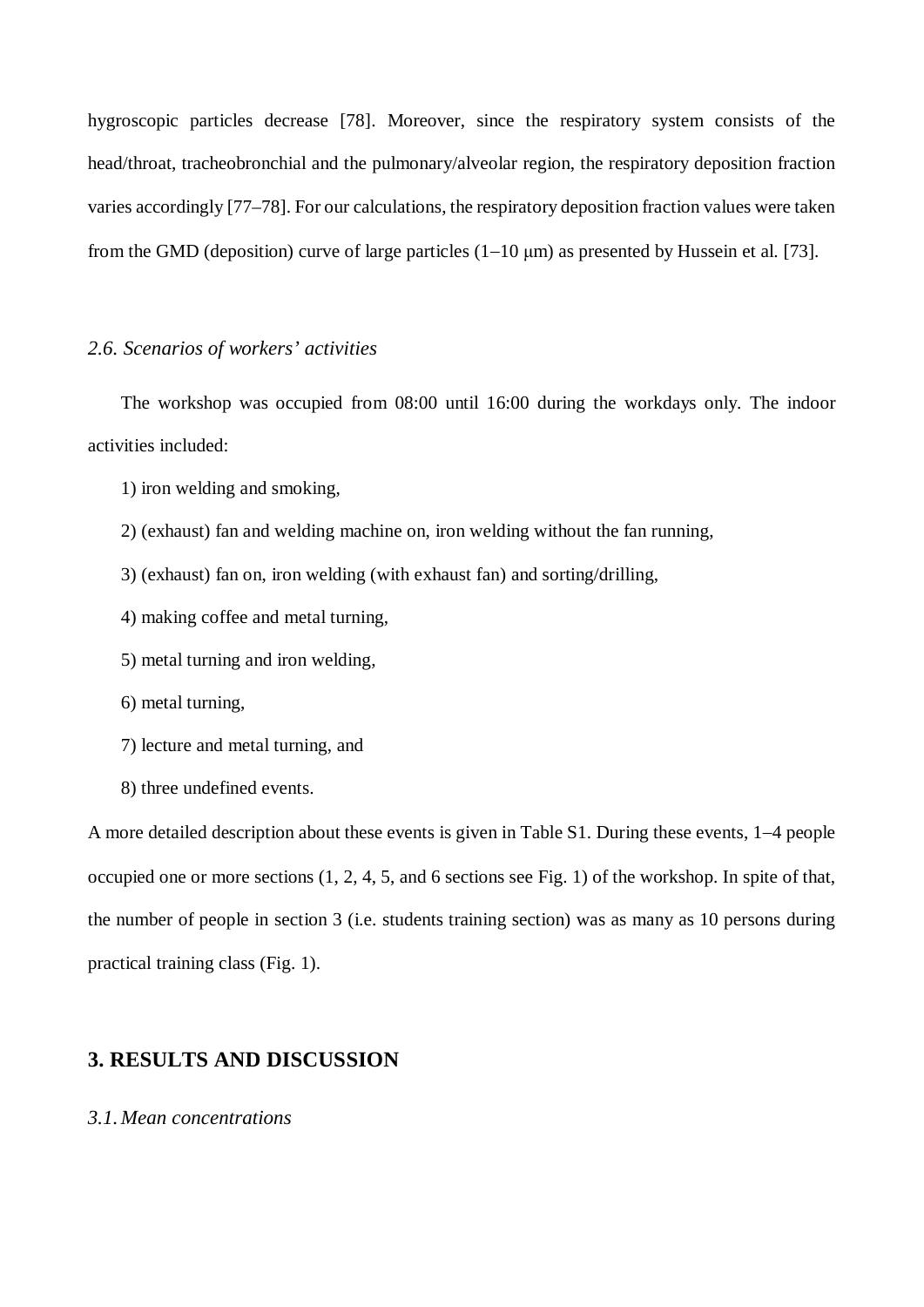During the weekend, when the workshop was unoccupied, the  $PN<sub>0.3-10</sub>$  varied from 12.86–64.64 cm<sup>-3</sup> whereas PM<sub>0.3-10</sub> ranged between 1.68-13.58  $\mu$ g/m<sup>3</sup> (Figs. 2 and Fig. 3). In general, total  $PN_{0,3-10}$  and  $PN_{1-10}$  were increased during the occupants activities. During workdays, the  $PN_{0,3-10}$ varied between 23.13 and 4162.44 cm<sup>-3</sup> (Fig. 2) and the corresponding calculated  $PM_{0.3-10}$  varied between 1.15 to 596.60  $\mu$ g/m<sup>3</sup>.

The highest mean and median particle number and mass concentrations of both submicron (0.3-1  $\mu$ m) and micron (1-10  $\mu$ m) particles were observed during the operation of the welding machine followed by the activity of iron welding without the use of the exhaust fan and the running of the exhaust fan afterwards (Event 2). In particular, mean and median  $PN_{0.3-1}$  ( $PM_{0.3-1}$ ) were about 1865.86 and 1958.63 cm<sup>-3</sup> (54.49 and 54.80  $\mu$ g/m<sup>3</sup>), respectively, and mean and median PN<sub>1-10</sub>  $(PM_{1-10})$  concentrations were 6.46 and 5.80 cm<sup>-3</sup> (102.54 and 94.15  $\mu$ g/m<sup>3</sup>), respectively (Tables 1–4). This observation was during the consumption of 1 coated rutile electrode (E 6013) in combination with one tobacco smoking event that occurred inside the changing room of the workshop area (Figs. 2 and 3).

During Event 3 ((Exhaust) fan on, iron welding (with exhaust fan) & sorting/drilling), the  $PN_{1-10}$  $(PM_{1-10})$  and  $PN_{0.3-1}$  (PM<sub>0.3-1</sub>) values were as high as 25.36 cm<sup>-3</sup> (456.28 µg/m<sup>3</sup>) and 4140.17 cm<sup>-3</sup> (152.07  $\mu$ g/m<sup>3</sup>). During this event 2 coated rutile electrodes (E 6013) were used in the iron welding (Tables 2-5). The rutile electrodes were used only during Events 2 and 3, and therefore, it was assumed that their consumption might have been the reason for these high concentrations mentioned above.

It was also observed that while one person was welding iron in the metal and welding section of the workshop and another was smoking a cigarette inside the office of the workshop area (Event 1),  $PN_{0,3-1}$  and  $PN_{1-10}$  concentrations also exhibited high mean and maxima values (similar to Events 2) and 3) (Tables 1-4). More specifically, mean  $PN_{0.3-1}$  ( $PM_{0.3-1}$ ) and  $PN_{1-10}$  ( $PM_{1-10}$ ) concentrations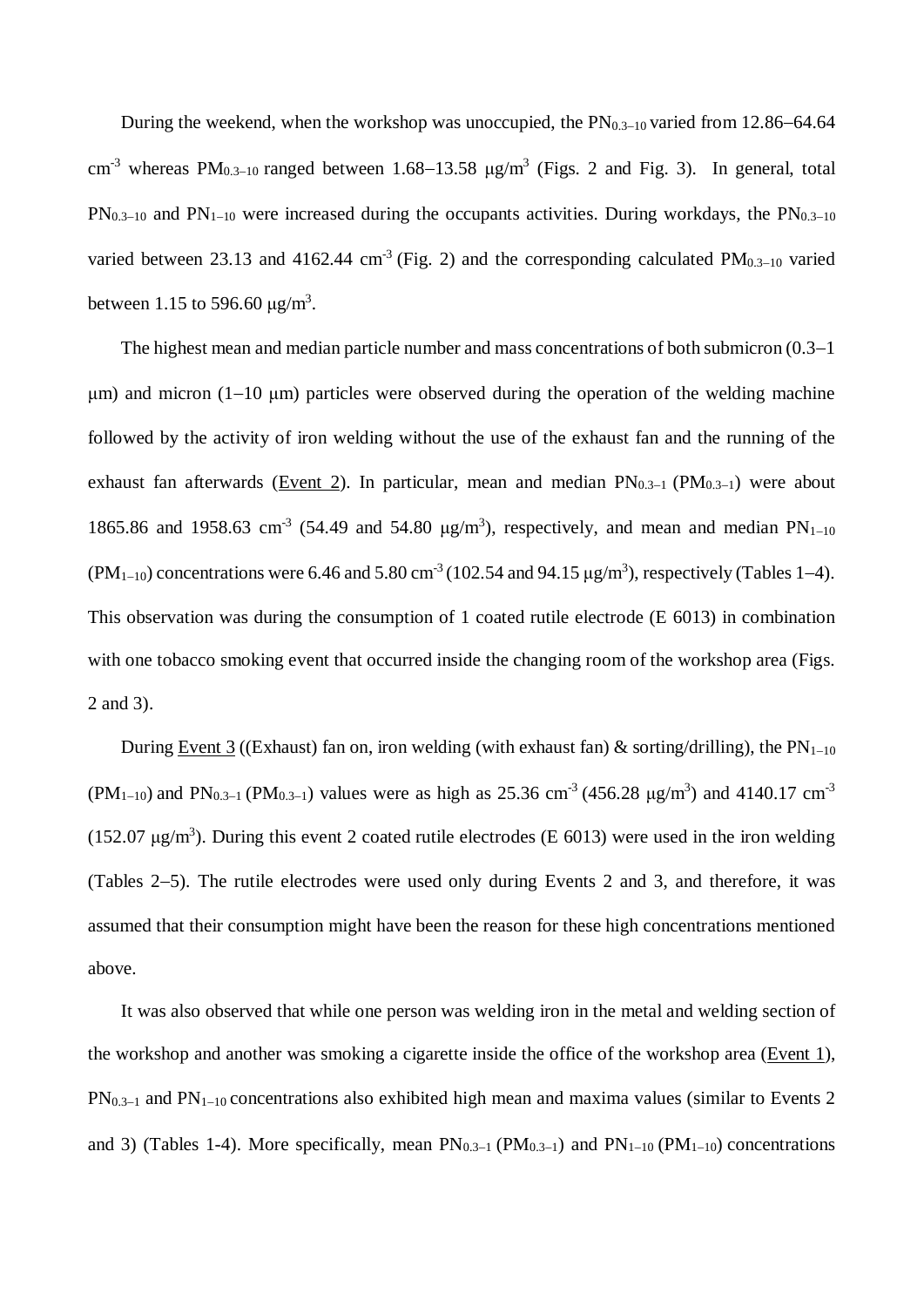were equal to 885.67 cm<sup>-3</sup> (24.95  $\mu$ g/m<sup>3</sup>) and 4.46 cm<sup>-3</sup> (53.02  $\mu$ g/m<sup>3</sup>). Maxima values of PN<sub>0.3-1</sub>  $(PM_{0.3-1})$  and  $PN_{1-10}(PM_{1-10})$  concentrations reached up to 2316.56 cm<sup>-3</sup> (74.54  $\mu$ g/m<sup>3</sup>) and 24.45 cm<sup>-3</sup>  $3(125.35 \text{ µg/m}^3).$ 

Event 6 (Metal turning) was mostly associated with higher mean, median and maxima values of  $PN<sub>0.3-1</sub>$ ,  $PM<sub>0.3-1</sub>$  and  $PN<sub>1-10</sub>$  concentrations than Events 4, 5 and 7, which included other activities in addition to metal turning (Tables 2–5). For example, during Events 4, 5, 6 and 7 mean  $PN_{0.3-1}$  ( $PM_{0.3-1}$ ) concentration were equal to 60.79, 196.95, 222.59 and 88.05 cm<sup>-3</sup> (1.71, 7.10, 9.17 and 3.16  $\mu$ g/m<sup>3</sup>), respectively, and  $PN_{1-10} (PM_{1-10})$  concentrations were 0.65, 3.78, 4.89 and 1.97 cm<sup>-3</sup> (8.03, 43.67, 36.65 and 23.53  $\mu$ g/m<sup>3</sup>), respectively. This observation could be attributed to the fact that Event 9 occurred right after the performance of iron welding. However, no literature review has been found to support the above speculations or provide more information concerning particle number and mass concentrations of aerosol particles during iron sorting/drilling and metal turning operations.

Sowards et al. [81] used an electrical low pressure impactor (ELPI) to characterize the fumes produced by the shielded metal arc welding (SMAW) electrodes (E6010, E308-16 and E7018) and found that 95% of the welding fumes consisted of particles smaller than 0.3 μm for E6010 and E7018, whereas for E308-16, 95% of the welding fumes comprised the fume particles that were smaller than 0.6 μm. Those same authors also discovered that larger particles generated by the three electrodes governed the particle mass distributions expressed as mass median diameters between 0.55 to 0.75  $\mu$ m [82]. Additionally, Zhang et al. [55] studied the exposure of workers to nanoparticles from a gas metal arc welding (GMAW) process by using a standard solid wire electrode (ER50-6, Qingdaohu Welding Material Company of Zhejiang Province, China). The Zhang group also reported that total PM<sub>1</sub> from a single GMAW event as defined by a filter-based Nano-MOUDI was equal to approximately 700 μg m<sup>-3</sup>. This finding was similar to approximately 800 μg m<sup>-3</sup> obtained by Elihn and Berg [83] for GMAW workplace. Zhang et al. [55] also reported that the mean particle mass concentrations of particles in the size range of 100 nm to 1 μm for four welding points were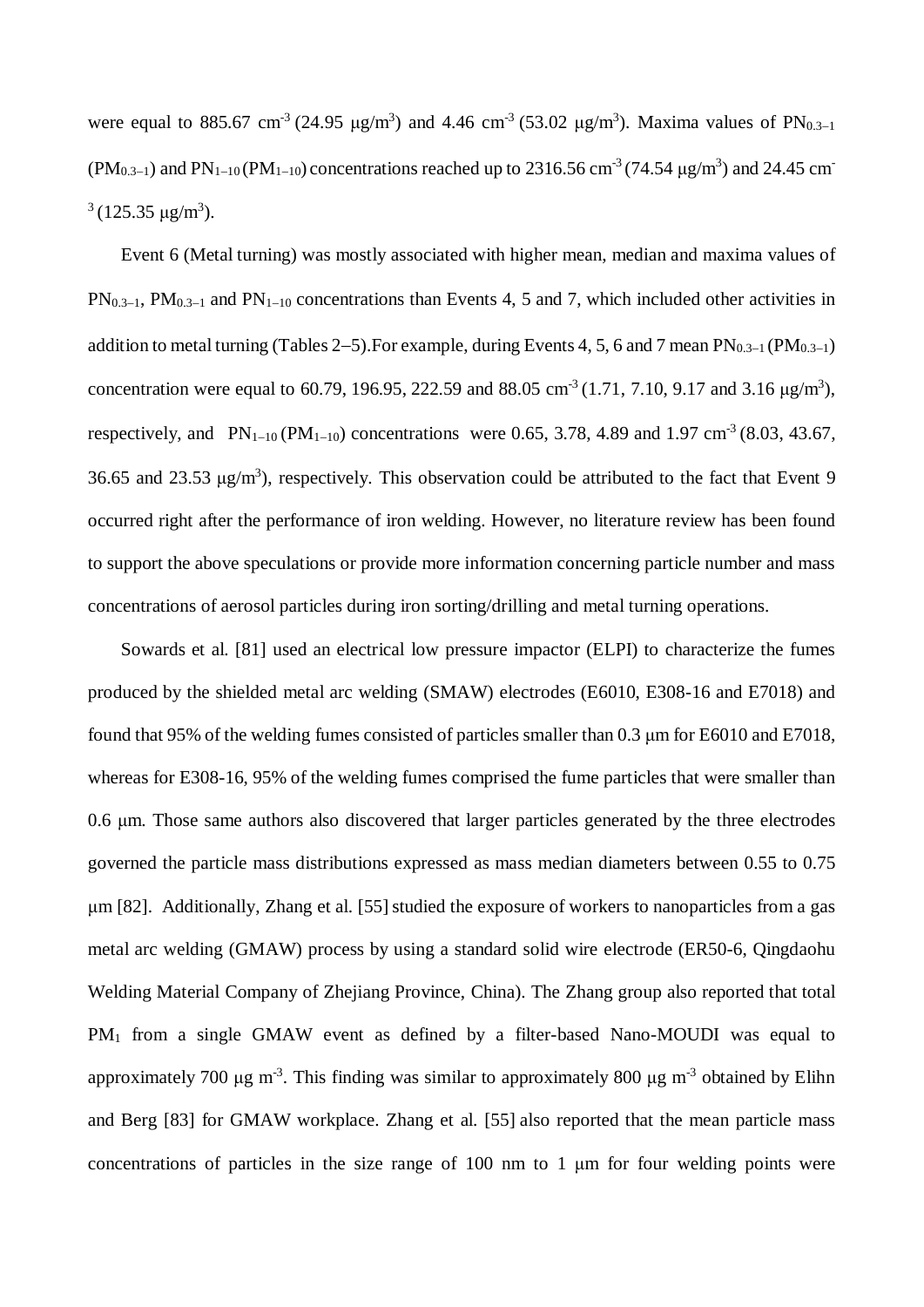approximately  $1600 \pm 1030$ ,  $2380 \pm 840$ ,  $2640 \pm 1240$  and  $3120 \pm 940$   $\mu$ g/m<sup>3</sup>. Mean particle number concentrations of particles between 20 nm and 1 µm were approximately  $(1.82 \pm 0.77) \times 10^5$ ,  $(2.29 \pm 0.77)$  $(0.56) \times 10^5$ ,  $(2.94 \pm 0.89) \times 10^5$  and  $(3.49 \pm 0.66) \times 10^5$  cm<sup>-3</sup>. Their outcomes were much higher than ours during Events 4 and 5 when rutile electrodes (E 6013) were used.

With respect to the literature on industrial processes research, Iavicoli et al. [51] observed that respirable particles (up to 4 μm) ranged from 35.4 to 192.3  $\mu$ g/m<sup>3</sup> (mean  $\pm$  standard deviation: 68.6  $\pm$  69.1 µg/m<sup>3</sup>) and from 97.9 to 125.4 µg/m<sup>3</sup> (mean  $\pm$  standard deviation: 112.3  $\pm$  11.4 µg/m<sup>3</sup>) in the brazing station and the welding booth, respectively, of a mechanical engineering factory. Azarmi et al. [67] simulated a construction processes inside an indoor laboratory surrounding in order to investigate the release of and the exposure to coarse, fine and ultrafine particles. Their results showed that the mean PM<sub>1</sub> concentration was equal to  $0.56 \times 10^3$  µg/m<sup>3</sup> and  $0.63 \times 10^3$  µg/m<sup>3</sup> when the mixing of fresh concrete with GGBS (Ground Granulated Blastfurnace Slag) and PFA (Pulverised Fuel Ash) occurred, respectively. Additionally, a mean PM<sub>1</sub> value of  $0.80 \times 10^3$  µg/m<sup>3</sup> for drilling and  $0.86 \times$  $10^3$  μg/m<sup>3</sup> for cutting was recorded. Lin et al. [56] investigated IAQ in diverse work zones inside industrial manufacturing of fitness equipment and detected that the respirable fraction of particles fluctuated from approximately 3430–3920 μg/m<sup>3</sup> (mean concentration: 3690 μg/m<sup>3</sup>), 170–410 μg/m<sup>3</sup> (mean concentration: 280  $\mu$ g/m<sup>3</sup>) and 220–790  $\mu$ g/m<sup>3</sup> (mean concentration: 380  $\mu$ g/m<sup>3</sup>) during painting, manual welding and automatic welding, respectively. The size range of respirable particles while pouching (almost 40–110  $\mu$ g/m<sup>3</sup>) and cutting (approximately 60–90  $\mu$ g/m<sup>3</sup>) were found to be of the same order with Events 2 and 3. Nevertheless, the mean concentration during both pouching and cutting procedures were higher than the corresponding ones measured during Events 2 and 3; it was equal to 80  $\mu$ g/m<sup>3</sup>.

All the PN concentration values from Tables 1–4 were much lower than those reported in other studies. In particular, Mølgaard et al. [84] calculated a mean particle number concentration during working hours of 4500 cm<sup>-3</sup> for particles between 8.5 nm to 9  $\mu$ m inside a paint shop of a workshop.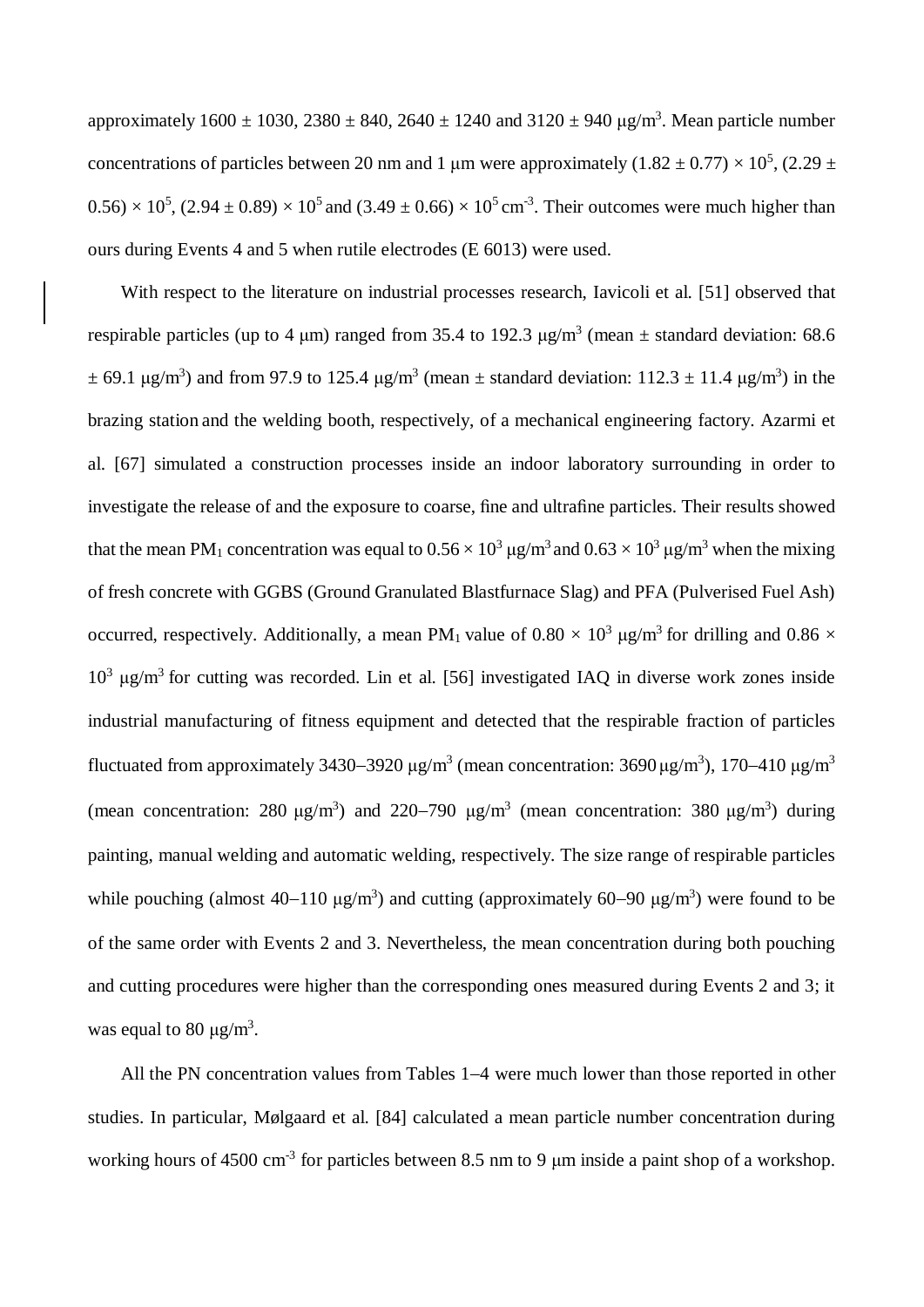Mean working particle number concentrations inside the molding room and the gluing area were equal to 36 000 cm<sup>-3</sup> and 3300 cm<sup>-3</sup>, respectively, for particles in the size range of 5.5 and 31  $\mu$ m. Moreover, the mean total particle number concentration of particles between 0.007–10 μm was equal to 9610  $\pm$  8757 cm<sup>-3</sup> in the brazing station, whereas in the welding booth it was equal to 64 161  $\pm$  34 554 cm<sup>-3</sup> [51].

#### *3.2.Particle loss and emission rates*

Table 5 shows the particles number loss and emission rates for submicron  $(0.3-1 \,\mu m)$  and micron (1-10 μm) particles during the events inside the workshop area. Sometimes, it was not possible to estimate particle loss rate or emissions due to data limitation.

The highest particle loss rate for particles was during Event 2; it was  $2.09 \pm 0.07$  h<sup>-1</sup> and  $2.11 \pm$ 0.05 h<sup>-1</sup> for particles in the diameter ranges of 0.3–1  $\mu$ m and 1–10  $\mu$ m, respectively. During Event 7, the particle loss rate was the lowest;  $0.24 \pm 0.01$  h<sup>-1</sup> and  $0.35 \pm 0.01$  h<sup>-1</sup> respectively.

The emission rates were generally higher for submicron  $(0.3-1 \mu m)$  particles compared to the corresponding rates for micron  $(1-10 \mu m)$  particles (Table 5). In particular, the emission rates of particles within the diameter range of 0.3-1 µm were the highest at  $9.31 \times 10^4$  particles/h×cm<sup>3</sup> during Event 3, and the lowest at  $5.74 \times 10^4$  particles/h $\times$ cm<sup>3</sup> during Event 1. In contrast, the emission rate of micron (1-10  $\mu$ m) particles were the highest during Event 1 at 1008 particles/h $\times$ cm<sup>3</sup> and the lowest at 75 particles/h×cm3 during Event 4.

As far as the authors are aware there are no published data on particle loss rate (i.e. infiltration rate and deposition rate) inside educational, and vocational training environments. However, there are several studies that presented air exchange and deposition rates separately. For example, the median air exchange rate in 25 naturally ventilated primary schools in Brisbane, Australia, fluctuated from 0.25 to 1.0  $h^{-1}$  during non-school and school hours, respectively [87]. A study conducted in two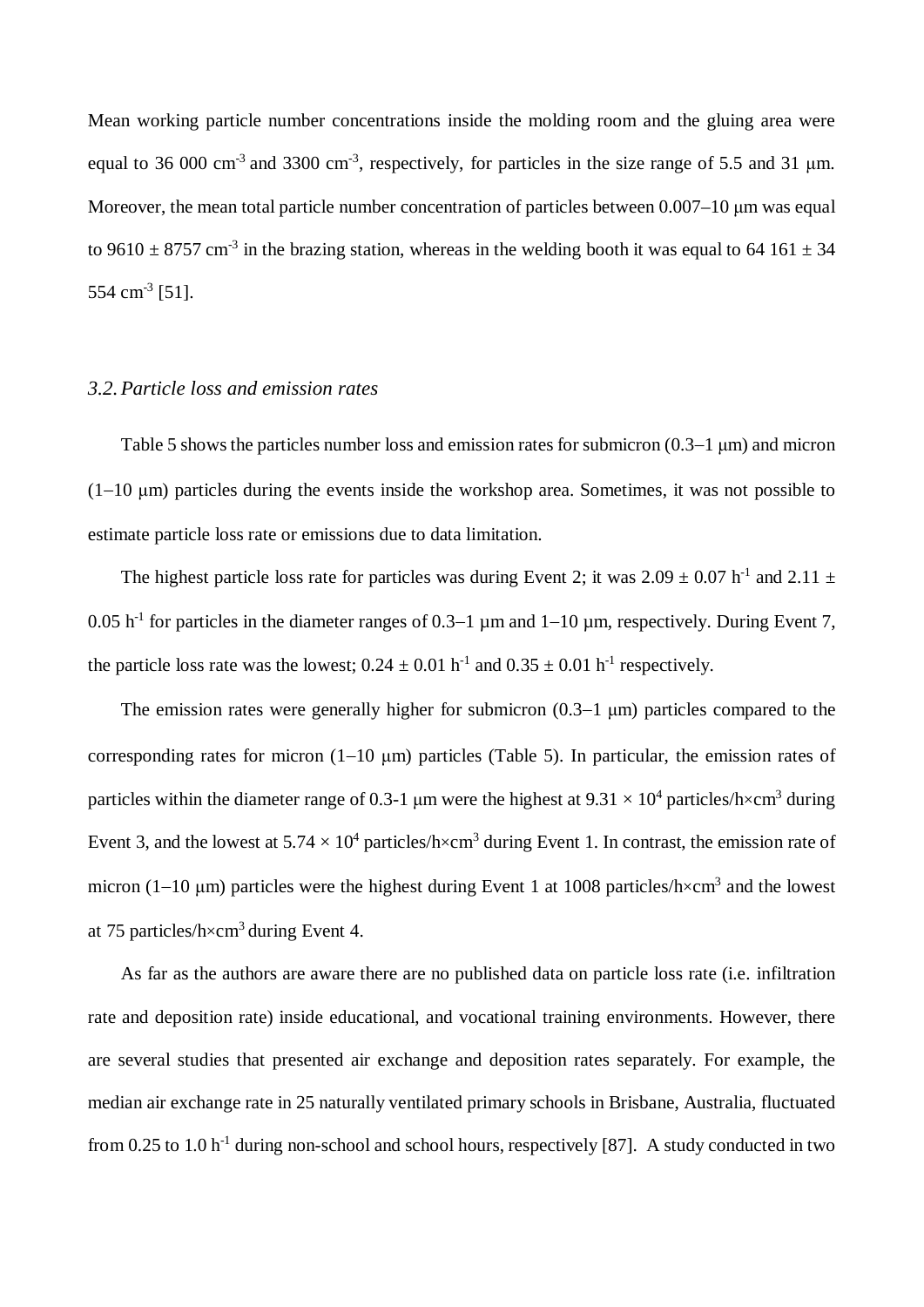schools and one kindergarten in Kozani, Greece, found the mean air exchange rates to be  $0.99 \pm 0.64$ ,  $0.35 \pm 0.45$  and  $0.36 \pm 0.17$  h<sup>-1</sup>, respectively during the non-heating period. The same study found the mean air exchange rates were  $0.46 \pm 0.32$ ,  $0.05 \pm 0.01$  and  $0.33 \pm 0.25$  h<sup>-1</sup>, respectively during the heating period [88]. Guo et al. [89] found that the air exchange rate inside a primary during a 2-week measurement campaign reached the highest value of 7.92  $h^{-1}$  when the windows were open and the air conditioning and fans were all on. The lowest exchange rate value  $0.12 h^{-1}$  was observed when the windows were closed and both the air conditioning and the fans were off. Moreover, the air exchange rate in five classrooms of five schools located in different regions in Singapore ranged from 5.6 to 8.1 h-1 during occupied periods and from 5.0 to 6.1 h-1 during unoccupied periods [90]. Dorizas et al. [91] reported that the mean infiltration rates for nine naturally ventilated primary schools in the Mediterranean region (Athens, Greece) during spring ranged between 0.11 and 0.82  $h^{-1}$ . However, two of these schools demonstrated high air exchange rate of approximately  $8 h<sup>-1</sup>$  due to air leakages from the older building constructions due to wind speed. Laiman et al. [87] recorded mean total particle number deposition rates for 25 primary schools in Brisbane of 102, 71 and 105  $h^{-1}$  for grilling, printing and heating, respectively. Interestingly, the deposition rate of nano-diamonds inside a laboratory workplace fluctuated from 0.8 to 1.9  $h^{-1}$  as a result of the air mass movement caused by the movements of the workers and the incomplete mixing of air [92]. Furthermore, Thatcher et al. [93] conducted experiments in a room of  $14.2 \text{ m}^3$  with different types of furnishing and demonstrated the influence of the amount of furnishing and the airspeed of fans indoors had upon the deposition rates. Their findings regarded the dependency of deposition rate on particle size were consistent with the observations made by He et al. [94] for residences in Brisbane.

Moreover, Hussein et al. [73] reported there is limited awareness concerning emission rates of particles generated by indoor sources. They also pointed out the need to deepen the knowledge concerning this subject as it can be very difficult to understand. Nonetheless, Laiman et al. [87 measured the particle number emission rates for two naturally ventilated teaching classrooms in each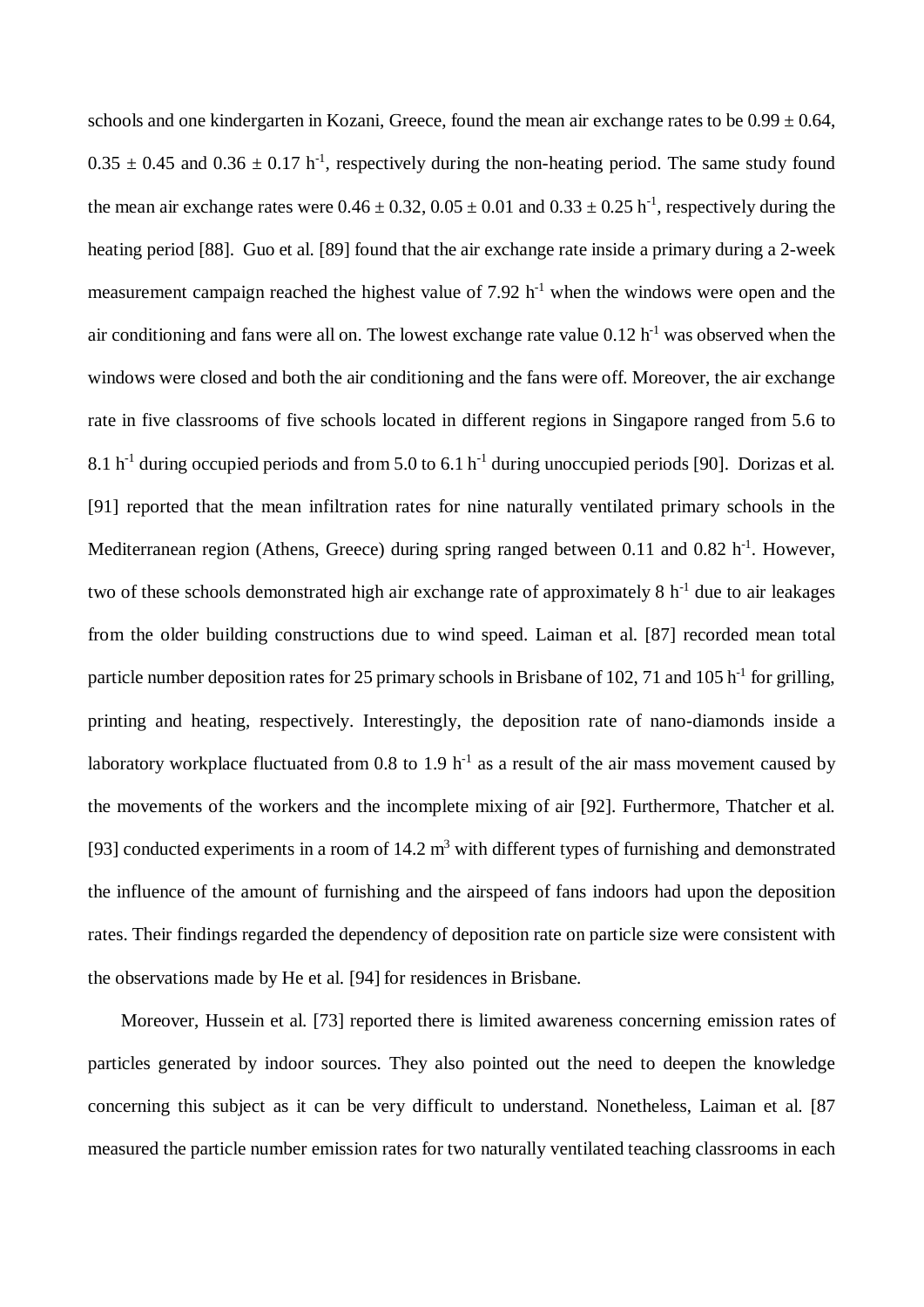of 25 primary schools in Brisbane. The same group discovered that the mean particle number emission rates for grilling, printing, heating and cleaning activities (i.e. vacuuming, wiping tables, chairs and windows) were respectively  $(2.51 \pm 0.25) \times 10^{11}$ ,  $(5.17 \pm 2.00) \times 10^{11}$ ,  $(8.99 \pm 6.70) \times 10^{11}$ and  $(2.09 \pm 6.30) \times 10^{11}$  particles/min. The highest particle number emission rate among three different types of printers ("low emitter", "medium emitter" and "high emitter") inside a chamber was equal to  $1.6 \times 10^{11}$  particles/min, whereas the mean PM<sub>2.5</sub> emission rate of one office printer was  $0.29 \pm 0.07$  μg/min [37]. Buonanno et al. [95] reported that PM<sub>2.5</sub> emission factors during exercise activities of pupils inside a school gym fluctuated from 1.5 to 8.9 mg/min. Moreover,  $PM_{10}$  chalk dust particles were emitted at rates that ranged between 8 and 14 mg/min while wiping the blackboard in a university lecture hall [96]. Additionally, Koivisto et al. [92] recorded maximum emission rates of nanodiamonds during assignments between 09:21–11:44, 12:38–14:35, and 14:36–15:23 equal to 6.1, 12.4 and 2.2 mg/min $\times$ m<sup>3</sup>, respectively.

#### *3.3.Exposure and inhaled deposited dose scenarios*

The regional deposited dose of a male adult was calculated based on the hypothesis that during these events the workers/students performed light exercise. However, for comparison reasons regional deposited dose values during the activity of standing/resting were also reported. At this point, it needs to be pointed out that for our calculations the minute ventilation values during light exercise were adopted for the activity of walking 2.5 mph  $\approx 4.0$  km/h from Holmes [76] and Hussein et al. [74] and DF values during standing were adopted from the GMD (deposition) curve for resting from Hussein et al. [73].

Generally, as listed in Table 6, the total inhaled deposited dose of coarse particles  $(PM_{10})$  for a male adult was the highest during Event 3 (Total deposited dose  $= 204.58 \mu g$ ), followed by Event 2 (Total deposited dose = 132.31 μg) and Event 7 (Total deposited dose =  $42.14 \mu$ g). Even though the mean particle mass of coarse particles  $(PM_{10})$  during Event 3 was lower than the corresponding one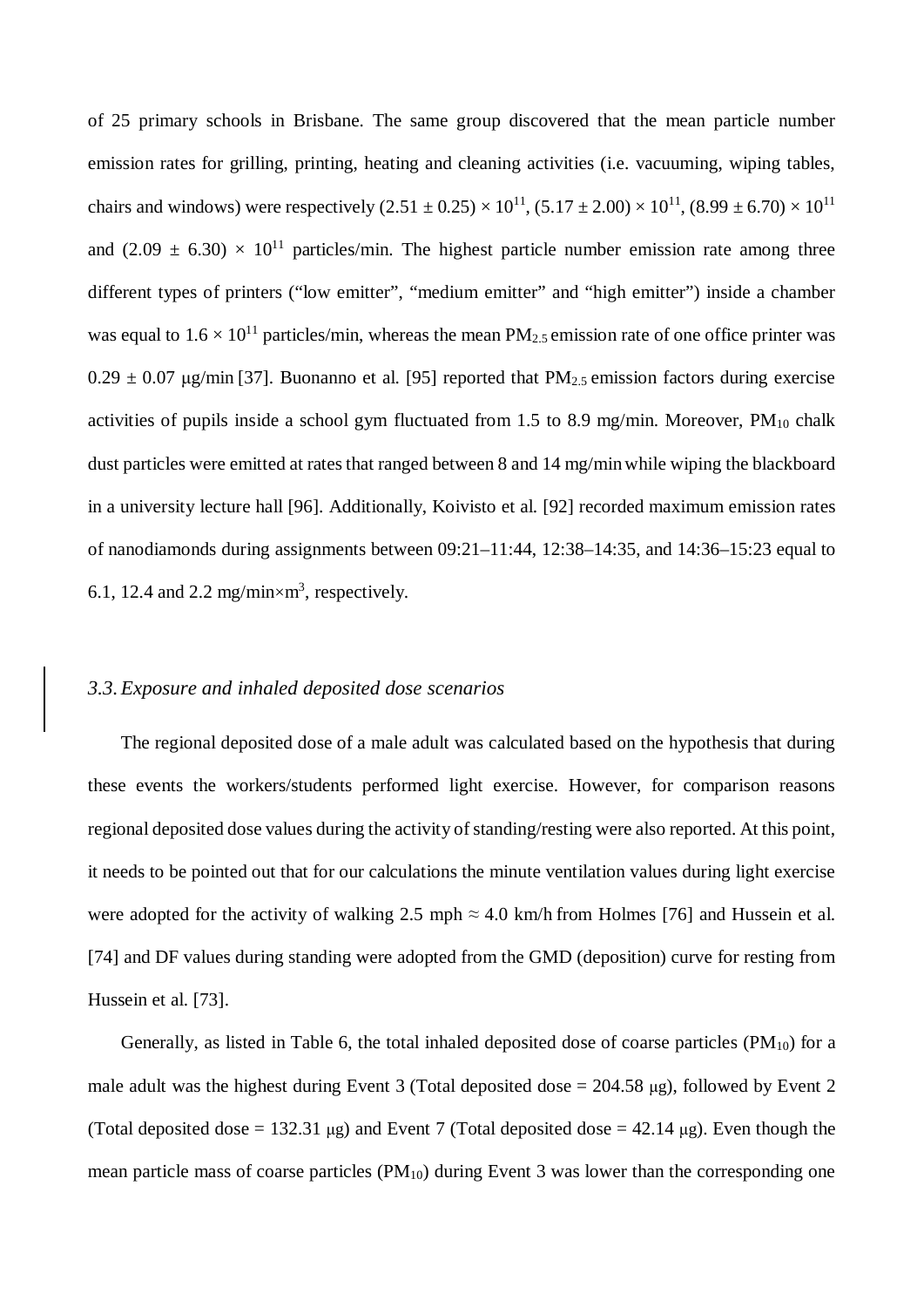during Event 2, its duration was longer in comparison to Event 2, leading to higher total deposited dose of coarse particles  $(PM_{10})$ . As expected, the lowest total deposited dose of coarse particles was observed when Event 4 took place (Total deposited dose  $= 11.71 \mu g$ ).

Individually looking at the regional deposited dose of coarse particles during all the events occurred in the workshop area, we noticed that the alveolar and the head/throat region received the majority and the lowest fraction of the total deposited dose, respectively (Table 6). Particularly, the deposited dose in the alveolar region and in the head/throat region corresponded to 53.03% and 18.18% of the total deposited dose, respectively, for all the seven (defined) events. On the other hand, if it is assumed that during all the events, the workers/students were only standing instead of performing light exercise, then the deposited dose in the respiratory system of a male adult will vary significantly. In this case, the total deposited dose will decrease by approximately 39.71%. Moreover, the deposited dose in the tracheobronchial and the alveolar region will decrease by almost 86.93% and 65.84%, respectively. Surprisingly, the deposited dose in the head/throat region will receive the largest fraction of the total deposited dose as it will increase by approximately 111.20 % (Table 6).

If it is also assumed that the workers/students carried out heavier exercises or activities which produced higher concentration of particles, then the deposited dose and thus, the exposure will be even more than what was calculated here.

There is no doubt that the exposure and deposited dose would be even higher if the educational building, hence the workshop area were located close to traffic, busy streets or centers of air pollution where the concentrations are exceptionally elevated [73-74]. Therefore, the deposited dose in this research is an estimation of the minimum amount of the deposited dose in the respiratory system of a male adult during standing/resting and performing light exercise.

Another point that needs to be taken into account is that the deposited dose calculations were based on a healthy male adult. According to Anderson et al. [97], Kim and Kang [98] and Chalupa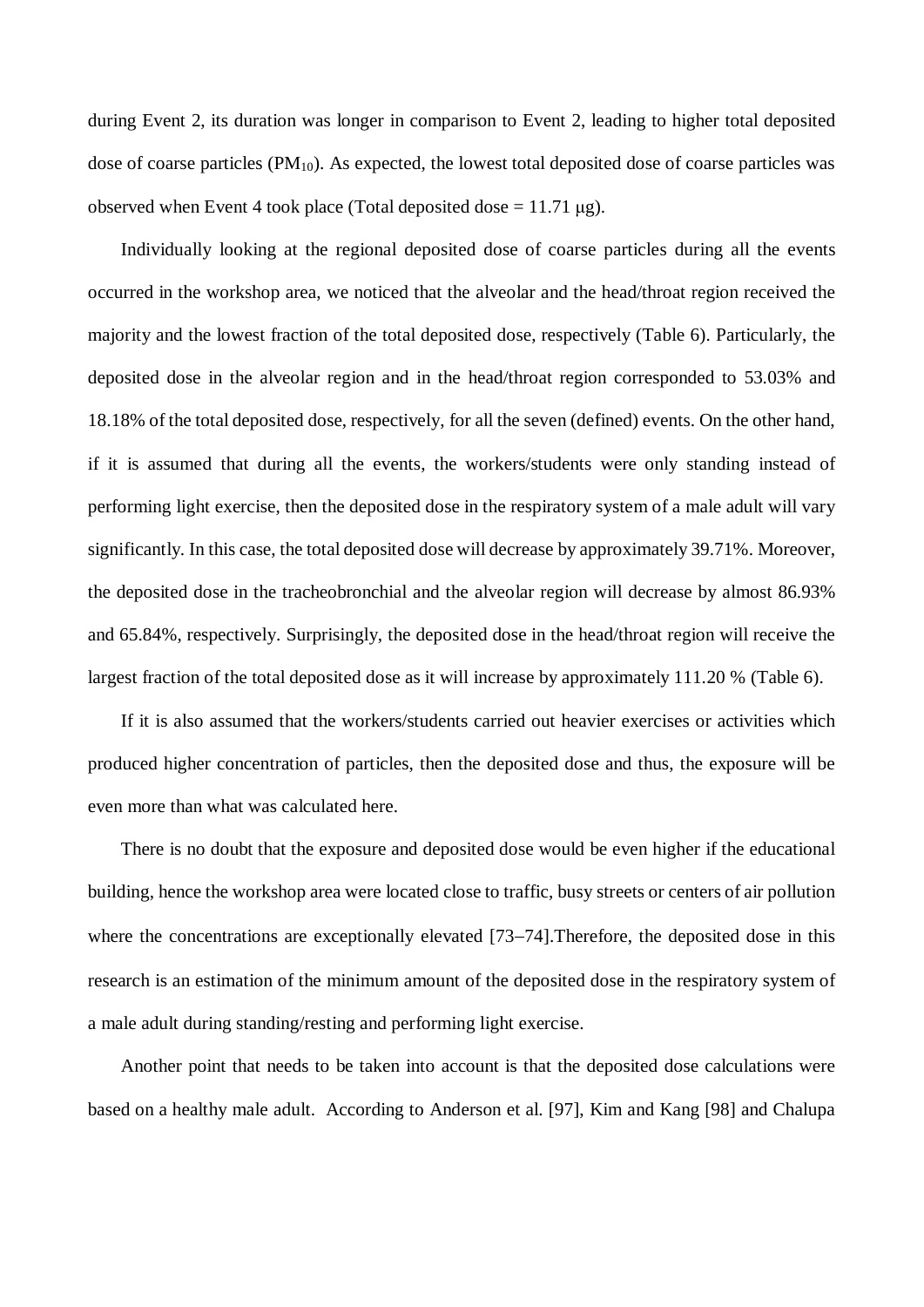et al. [99], the deposited dose in people with lung problems is expected to be larger than in healthy ones.

It should be kept in mind that the results obtained for the deposited dose in the respiratory system of a male adult in this study were based on estimations which took into account the particle mass of large particle  $(PM_{10})$  calculated for all the events (apart from the undefined), the minute ventilation, the respiratory deposition fraction and the duration of each event rather on real-time model simulations or indoor aerosol models (IAM's).

Generally, IAM's have been widely used in exposure assessments as they save time, money and efforts than measurements and real-time model simulations [73-74].Furthermore, Hussein et al. [73-74] highlighted the importance of modeling the deposited dose in the respiratory system based on particle number, mass and active surface area as this approach could fill the gaps between exposure to and assessment of health effects of aerosol particles. For instance, the Hussein group applied a simple model in 2013 in order to calculate the total and the regional deposited dose based on particle number, mass and surface area of submicron particles in three age groups (teenagers, adults and elderly) [74]. Their results indicated that the daily total and regional deposited dose was higher in male adults than in females (based on any of the metrics). They also observed a slight difference in the values of the deposited dose in teens and elderly. Moreover, most of the deposited dose based on particle mass was accumulated in the alveolar region, whereas the tracheobronchial region received the smallest fraction of the total deposited fraction based on particle mass or surface area.

#### **4. CONCLUSIONS**

The particle number size distribution  $(0.3-10 \,\mu m)$  was measured inside an educational workshop, where conducted regular educational training and workshop tasks including iron welding and smoking, metal turning and iron welding. We focused on two different particle size fractions: (1) accumulation mode particles in the diameter range 0.3–1 µm and (2) coarse particles. Based on a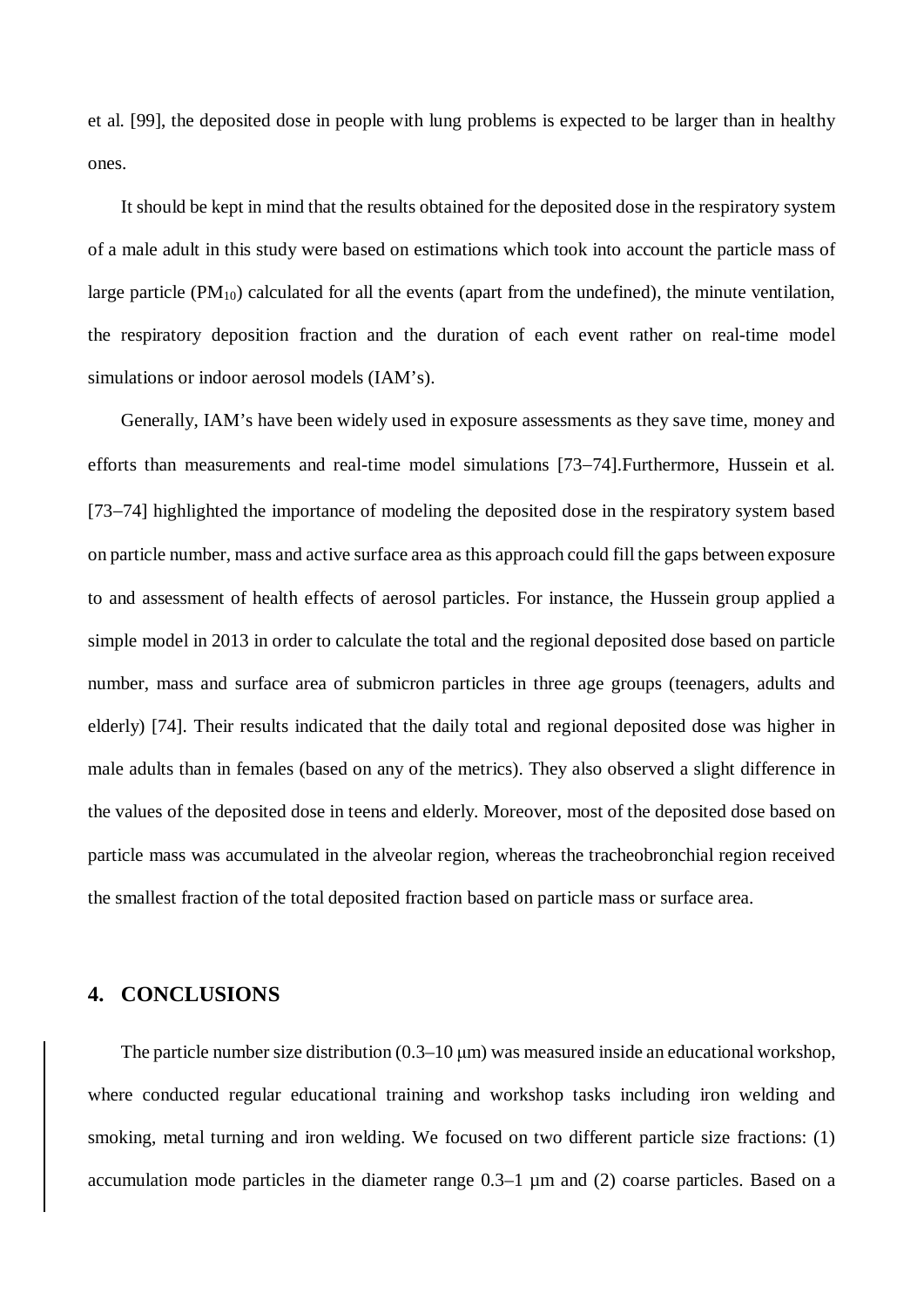simple indoor aerosol model, we calculated the particle loss and emission rates inside the workshop during some activities. We also estimated the inhaled deposited dose in the respiratory system for a typical student or worker inside the educsational workshop.

We found out that the highest concentrations were observed during welding activities. For instance, mean  $PN_{0.3-1}$  ( $PM_{0.3-1}$ ) and  $PN_{1-10}$  ( $PM_{1-10}$ ) concentrations were about 1865.86 (54.49 μg/m<sup>3</sup>) and 6.46 cm<sup>-3</sup> (102.54 μg/m<sup>3</sup>). During the same event, the highest particle loss rates for particles were documented, as well. On the other hand, maxima  $PN_{0,3-1} (PM_{0,3-1})$  and  $PN_{1-10} (PM_{1-10})$ concentrations were detected when iron welding took place, and later the operation of the exhaust fan and the activity of iron sorting/drilling occurred and they reached up to  $4140.17 \text{ cm}^3$  (152.07  $\mu$ g/m<sup>3</sup>) and 25.36 cm<sup>-3</sup> (456.28  $\mu$ g/m<sup>3</sup>). The emission rate was generally higher for submicron (0.3–1  $\mu$ m) particles compared to micron  $(1-10 \mu m)$  particles. It is clear that the differences in the concentrations could be attributed to several factors: (1) type of activity (i.e. source specific) and (2) particle loss rate. However, further investigations are needed in order to confirm these speculations and to determine fully the physicochemical characteristics of particles measured in similar environments.

Based on our calculations for the inhaled deposited dose in the respiratory system, the alveolar received the largest fraction (~53.%) of the total deposited dose whereas the head/throat region received the lowest fraction (~18%).

#### **Acknowledgements**

This study was supported by the European Commission (FP7-PEOPLE-2012-ITN) Marie Curie ITN (HEXACOMM, project no. 315760), the Deanship of Academic Research at the University of Jordan and the Academy of Finland Center of Excellence (grant no. 272041). We would like to thank the occupants of the workshop areas where we conducted the experiment; they were very cooperative. Moreover, we would like to thank the reviewer Alisdair Mclean for his valuable comments.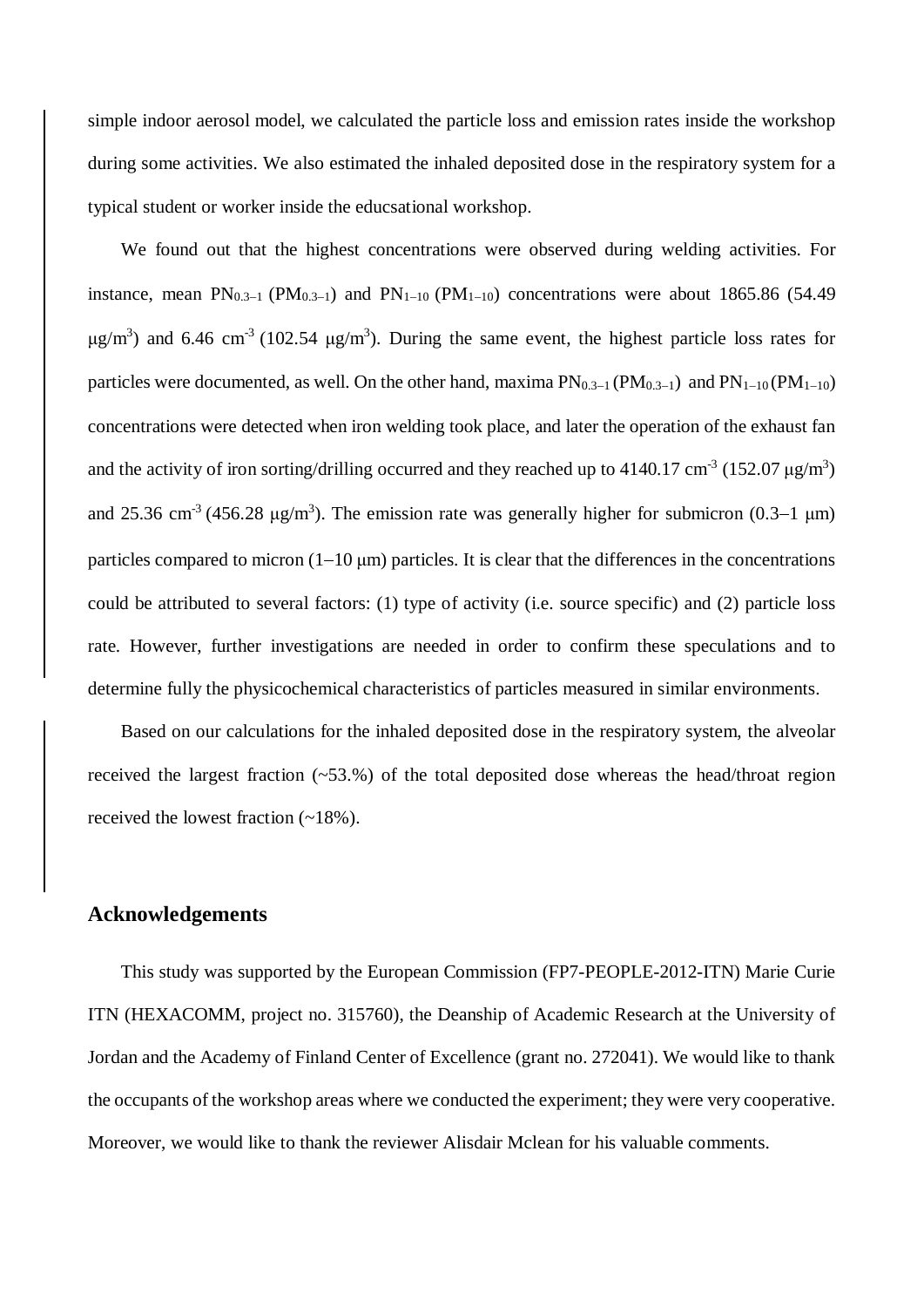### **References**

- **1. Lee, S. C., and M. Chang:** Indoor air quality investigations at five classrooms. *Indoor Air. 9(2):*134–138 (1999).
- **2.** US EPA. (2012). "Indoor Air Quality: Tools For Schools". Available: https://www.epa.gov/iaqschools (accessed December 25, 2013).
- **3. Al-Hubail, J., and A-S. Al-Temeemi:** Assessment of school building air quality in a desert climate. *Build Environ. 94:*569–579 (2015).
- **4. Elbayoumi, Μ., Ν.Α. Ramli, N.F.F. Md. Yusof, and W.A. Madhoun:** Seasonal variation in schools' indoor air environments and health symptoms among students in an Eastern Mediterranean climate. *Hum. Ecol. Risk Assess. 21*:184–204 (2015).
- **5. Zock, J., D. Jarvis, C. Luczynska, J. Sunyer, and P. Burney:** Housing characteristics, reported mold exposure, and asthma in the European Community Respiratory Health Survey. *J. Allergy Clin. Immunol. 110(2)*:285–292 (2002).
- **6. Sangiorgi, G., L. Ferrero, B.S. Ferrini, et al.:** Indoor airborne particle sources and semivolatile partitioning effect of outdoor fine PM in offices. *Atmos. Enviro*n*. 65*:205–214 (2013).
- **7. WHO, World Health Organization:** "*WHO Air Quality Guidelines Global Update 2005"*. World Health Organization: Bonn, Germany, (2005).
- **8. Pope, C.A.III, and D.W. Dockery:** Health effects of fine particulate air pollution: lines that connect. *J. Air. Waste Manage. Assoc*. *56(6)*:709–742 (2006).
- **9. Elbayoumi, Μ., Ν.Α. Ramli,, N.F.F. Md. Yusof, A.S.B. Yahaya, W.A. Madhoun, and A.Z. Ul-Saufie:** Multivariate methods for indoor PM10 and PM2.5 modelling in naturally ventilated schools buildings. *Atmos. Environ. 94*:11–21 (2014).
- **10. Brunekreef, B., and B. Forsberg:** Epidemiological evidence of effects of coarse airborne particles on health. *Eur. Respir. J. 26(2):*309–318 (2005).
- **11. Fox, A., W. Harley, C. Feigley, et al.:** Large particles are responsible for elevated bacterial marker levels in school air upon occupation. *J. Enviorn. Monit. 7(5)*:450–456 (2005).
- **12. Aphekom**. "*Summary Report of the Aphekom Project 2008– 2011"*. Report prepared on the impact of air pollution on health in Europe. Available at [http://aphekom.org/c/document\\_library/get\\_file?uuid=5532fafa-921f-4ab1-9ed9](http://aphekom.org/c/document_library/get_file?uuid=5532fafa-921f-4ab1-9ed9-c0148f7da36a&groupId=10347) [c0148f7da36a&groupId=10347](http://aphekom.org/c/document_library/get_file?uuid=5532fafa-921f-4ab1-9ed9-c0148f7da36a&groupId=10347) (accessed October 19, 2016).
- **13. Hussein, T., L. Dada, H. Juwhari, and D. Faouri:** Characterization, fate and re-suspension of aerosol particles (0.3–10 μm): The effects of occupancy and carpet use. *Aerosol Air Qual. Res. 15(6)*:2367–2377 (2015).
- **14. He. C., L Morawska. J. Hitchins, and D. Gilbert:** Contribution from indoor sources to particle number and mass concentrations in residential houses. *Atmos. Environ. 38(21)*:3405–3415 (2004).
- **15. Afshari, A., U. Matson, and L.E. Ekberg:** Characterization of indoor sources of fine and ultrafine particles: A study conducted in a full-scale chamber. *Indoor* Air. 15(2):141-50 (2005).
- **16. Abt, E., H.H. Suh, G. Allen, and P. Koutrakis:** Characterization of Indoor Particle Sources: A Study Conducted in the Metropolitan Boston Area. *Environ. Health Perspect. 108(1)*:35–44 (2000).
- **17. Lefcoe, N.M., and I.I. Inculet:** Particulates in domestic premises II. Ambient levels and indooroutdoor relationships. *Arch. Envir. Health*. *30(12)*:565–570 (1975).
- **18. Kamens, R., C. Lee, R. Wiener, and D. Leith:** A study to characterize indoor particle in three non-smoking homes. *Atmos. Environ. Part A. General Topics*. *25(5–6)*:939–948 (1991).
- **19. Chao, C.Y.N., T.C.W. Tung, and J. Burnett:** Influence of different indoor activities on the indoor particulate levels in residential buildings. *Indoor Built Environ. 7(2):*110–121 (1998).
- **20. Thatcher, T.L., and D.W. Layton:** Deposition, resuspension, and penetration of particles within a residence. *Atmos. Environ. 29(13)*:1487–1497 (1995).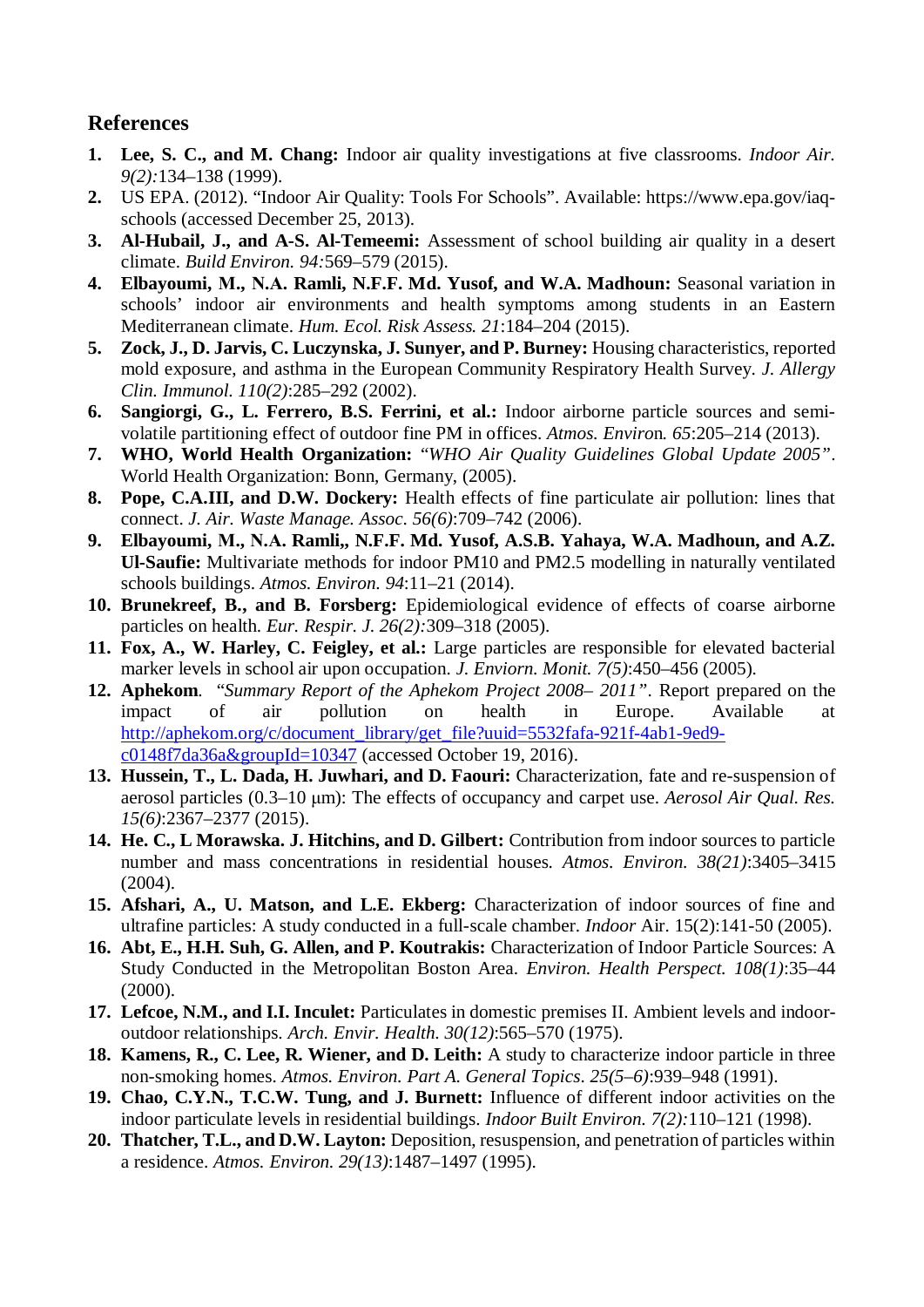- **21. Jones, N.C., C.A. Thornton, D. Mark, and R.M. Harrison:** Indoor/outdoor relationships of particulate matter in domestic homes with roadside, urban and rural locations. *Atmos. Environ. 34(16)*:2603–2612 (2000).
- **22. Long, C.M., H.H. Suh, and P. Koutrakis:** Characterization of indoor particle sources using continuous mass and size monitors. *J. Air & Waste Manage. Assoc. 50(7):*1236–1250 (2000).
- **23. He, C.:** "Airborne Particles in Indoor Residential Environment: Source Contribution, Characteristics, Concentration, and Time Variability." PhD diss., Queensland University of Technology, Brisbane, 2005.
- **24. Braniš, M., P. Řezáčová, and M. Domasová:** The effect of outdoor air and indoor human activity on mass concentrations of PM10, PM2.5, and PM1 in a classroom. *Environ. Res. 99(2)*:143–149 (2005).
- **25. Slezakova, K., M.C. Pereira, and M.C. Alvim-Ferraz:** Influence of tobacco smoke on the elemental composition of indoor particles of different sizes. *Atmos. Environ. 43(3)*:486–493 (2009).
- **26. Hussein, T., K. Hämeri, M.S.A. Heikkinen, and M. Kulmala:** Indoor and outdoor particle size characterization at a family house in Espoo- Finland. *Atmos. Environ. 39(20)*:3697–3709 (2005).
- **27. McAuley, T.R., R. Fisher, X. Zhou, P.A. Jaques, and A.R. Ferro:** Relationships of outdoor and indoor ultrafine particles at residences downwind of a major international border crossing in Buffalo, NY. *Indoor Air*. *20(4)*:298–308 (2010).
- **28. Janssen, N., G. Hoek, B. Brunekreef., and H. Harssema:** Mass concentration and elemental composition of PM10 in classrooms. *Occup. Environ. Med*. *56(7)*:482–487 (1999).
- **29. Pegas, P.N., M.G. Evtyugina, C.A. Alves, et al.:** Outdoor/indoor air quality in primary schools in Lisbon: a preliminary study. *Quím Nova. 33(5)*:1145–1149 (2010).
- **30. Elbayoumi, Μ., Ν.Α. Ramli, and N.F.F. Md. Yusof:** Spatial and temporal variations in particulate matter concentrations in twelve schools environment in urban and overpopulated camps landscape. *Build Environ*. *90*:157–167 (2015b).
- **31.** US EPA. (1996). "Indoor Air Quality Basics for Schools." Environmental Protection Agency: Washington. DC, United States, 1996
- **32. Berry M.:** *Healthy School Environment and Enhanced Educational Performance: the Case of Charles Young Elementary School*. Washington. DC, 2002.
- **33. Kwok, A., and C. Chun:** Thermal comfort in Japanese schools. *Solar Energy*. *74(3)*:245–52 (2003).
- **34. Mendell, M., and G. Heath:** Do indoor pollutants and thermal conditions in schools influence student performance? A critical review of the literature. *Indoor Air*. *15(1)*:27–52 (2005).
- **35. Bakó-Biró, Z., D.J. Clements-Croome, N. Kochhar, H.B. Awbi, and M.J. Williams**: Ventilation rates in schools and pupils' performance. *Build. Enviro*n. *48:*215–223 (2012).
- **36. Ren, Y., T. Cheng, and J. Chen:** Polycyclic aromatic hydrocarbons in dust from computers: one possible indoor source of human exposure. *Atmos. Environ. 40(36)*:6956–6965 (2006).
- **37. He, C., L Morawska, and L. Taplin:** Particle emission characteristics of office printers. *Environ. Sci. Technol. 41(17)*:6039–6045 (2007).
- **38. Wensing, M., T. Schripp, E. Uhde, and T. Salthammer**: Ultra-fine particles release from hardcopy devices: Sources, real-room measurements and efficiency of filter accessories. *Sci. Total Environ. 407(1)*:418–427 (2008).
- **39. Koivisto, A.J., T. Hussein, R. Niemelä, T. Tuomi, and K. Hämeri:** Impact of particle emissions of new laser printers on modeled office room. *Atmos. Environ. 44(17)*:2140–2146 (2010).
- **40. Maragkidou, A., S. Arar, A. Al-Hunaiti, et al:** Occupational health risk assessment and exposure to floor dust PAHs inside an educational building. *Sci. Total Environ. 579*:1050–1056 (2017).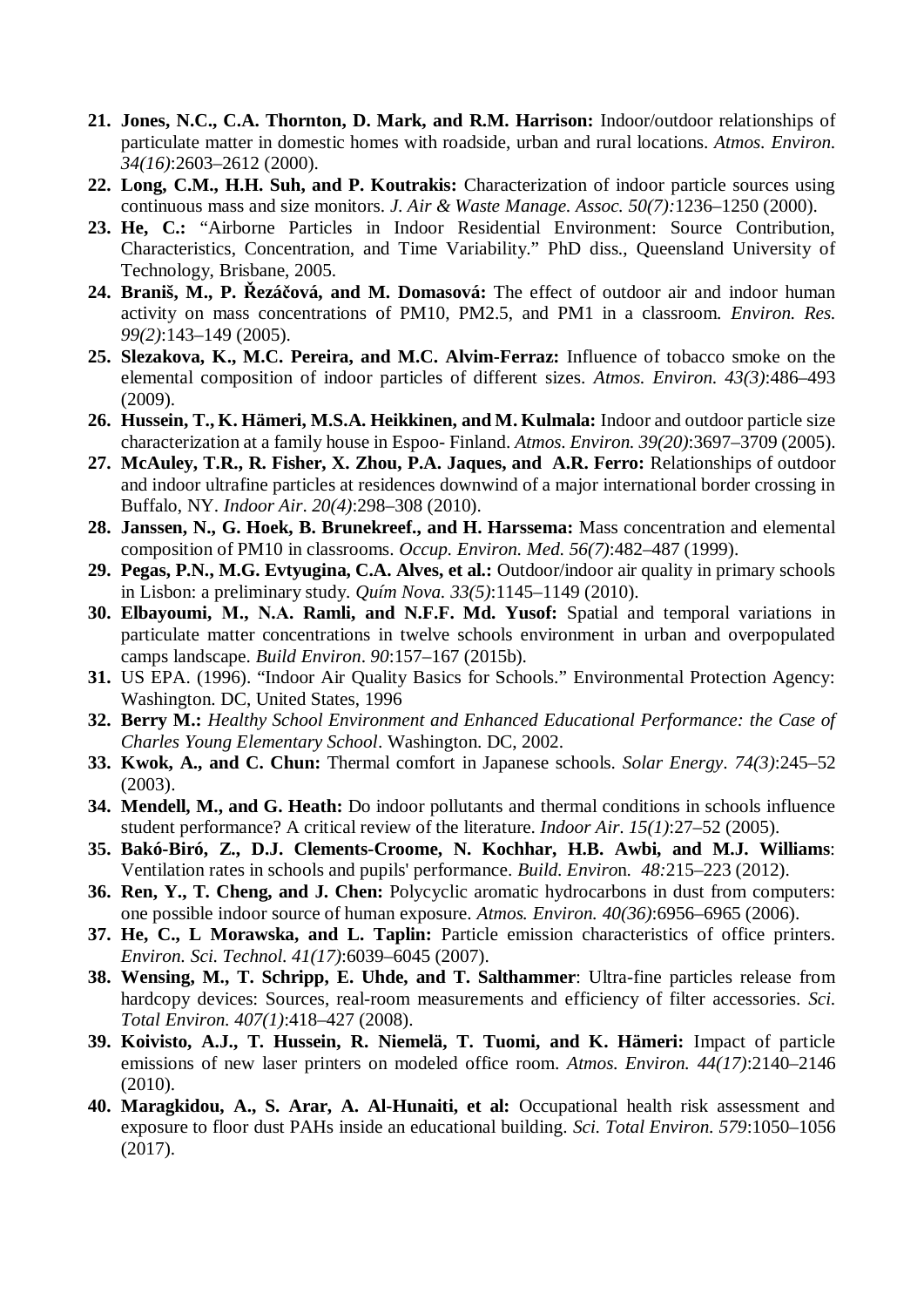- **41. Mendell, M.J. and W.J. Fisk:** Is health in office buildings related only to psychosocial factors? *Occup. Environ. Med. 64(1)*:69–70 (2007).
- **42. Lan, L., P. Wargocki, D.P. Wyon, and Z. Lian:** Effects of thermal discomfort in an office on perceived air quality, SBS symptoms, physiological responses, and human performance. *Indoor Air*. *21(5)*:376–390 (2011).
- **43. Hussein, T.:** Particle size distributions inside a university office in Amman, Jordan. *Jordan J. Phys. 7*:73–83 (2014).
- **44. Hedge, A., P.S. Burge, A.S. Robertson, S. Wilson, and J. Harris-Bass:** Work-related illness in offices: A proposed model of the "sick building syndrome". *Environ. Intern. 15(1–6)*:143–158 (1989).
- **45. Hodgson, M.J. and, P. Collopy:** Symptoms and the micro-environment in the sick building syndrome: A pilot study. In *Proceedings of IAQ '89,* American Society of Heating, Refrigerating and Air Conditioning Engineers (eds). Atlanta, United States, 1989. pp. 8–16.
- **46. Gyntelberg, F., P. Suadicani, J.W. Nielsen, et al.:** Dust and the sick building syndrome. *Indoor Air. 4(4)*: 223–238 (1994).
- **47. Armstrong, C.W., P.C. Sherertz, and G.C. Llewellyn:** Sick building syndrome traced to excessive total suspended particles (TSP). In *The Human equation: Health and Comfort*, J.E. Woods, D.T. Cartinscid, N. Boschi (eds.) Proceedings of the ASHRAE Conference, San Diego, Atlanta, GA. 1989. pp 3–7.
- **48. Menzies, R., R.M. Tamblyn, J. Hanley, F. Nunes, R.T. Tambyl:** Impact of exposure to multiple contaminants on symptoms of sick building syndrome. In *Proceedings of the 6th International Conference on Indoor Air Quality and Climate*, R Ilmarinen., J. Jaakkola, O. Seppänen (eds). Finland, Helsinki, 1993, Vol. 1, pp. 363–368.
- **49. Chan, T.L., J.B. D'Arcy, and J. Saik:** Size characteristics of machining fluid aerosols in an industrial metalworking environment. *Appl. Occup. Environ. Hyg. 5(3)*:162–163 (1990).
- **50. Thornburg, J., and D. Leith:** Size distribution of mist generated during metal machining. *Appl. Occup. Environ. Hyg. 15(8)*:618–628 (2000).
- **51. Iavicoli, I., V. Leso, L. Fontana, D. Cottica, and A. Bergamaschi:** Characterization of inhalable, thoracic, and respirable fractions and ultrafine particle exposure during grinding, brazing, and welding activities in a mechanical engineering factory. *J Occup Environ Med. 55(4)*:430–445 (2013).
- **52. Banfield, J.F., and A. Navrotsky:** *Nanoparticles and the environment*. Mineralogical Society of America: Washington, DC, 2001.
- **53. Zimmer, A.T., and P. Biswas:** Characterization of the aerosols resulting from arc welding processes. *J. Aerosol. Sci. 32(8)*:993–1008 (2001).
- **54. Ross, A.S., K. Teschke, M. Brauer, and S.M. Kennedy:** Determinants of exposure to metalworking fluid aerosol in small machine shops. *Ann. Occup. Hyg. 48(5)*:383–391 (2004).
- **55. Zhang, M., L. Jian, P. Bin, et al.:** Workplace exposure to nanoparticles from gas metal arc welding process. *J. Nanopart. Res. 15(11)*:2016 (2013).
- **56. Lin, C.C., M.R. Chen, S.L. Chang, W.H. Liao, and H.L. Chen:** Characterization of ambient particles size in workplace of manufacturing physical fitness equipments. *Ind Health. 53(1)*:78- 84 (2015).
- **57. Wake, D., D. Mark, and C. Northage:** Ultrafine aerosols in the workplace. *Ann. Occup. Hyg. 46(Supplement 1)*:235–238 (2002).
- **58. Heitbrink, W.A., D.E. Evans, T.M. Peters, and T.J. Slavin:** Characterization and mapping of very fine particles in an engine machining and assembly facility. *J. Occup. Environ. Hyg. 4(5)*:341–351 (2007).
- **59. Riediger, G., and C. Möhlmann:** Ultrafeine aerosole an arbeitsplätzen—Konventionen und beispiele aus der praxis. [Ultrafine aerosols in workplaces – Conventions and practical examples.] *Gefahrstoffe Reinhalt. 61(10)*:429-434 (2001). [German]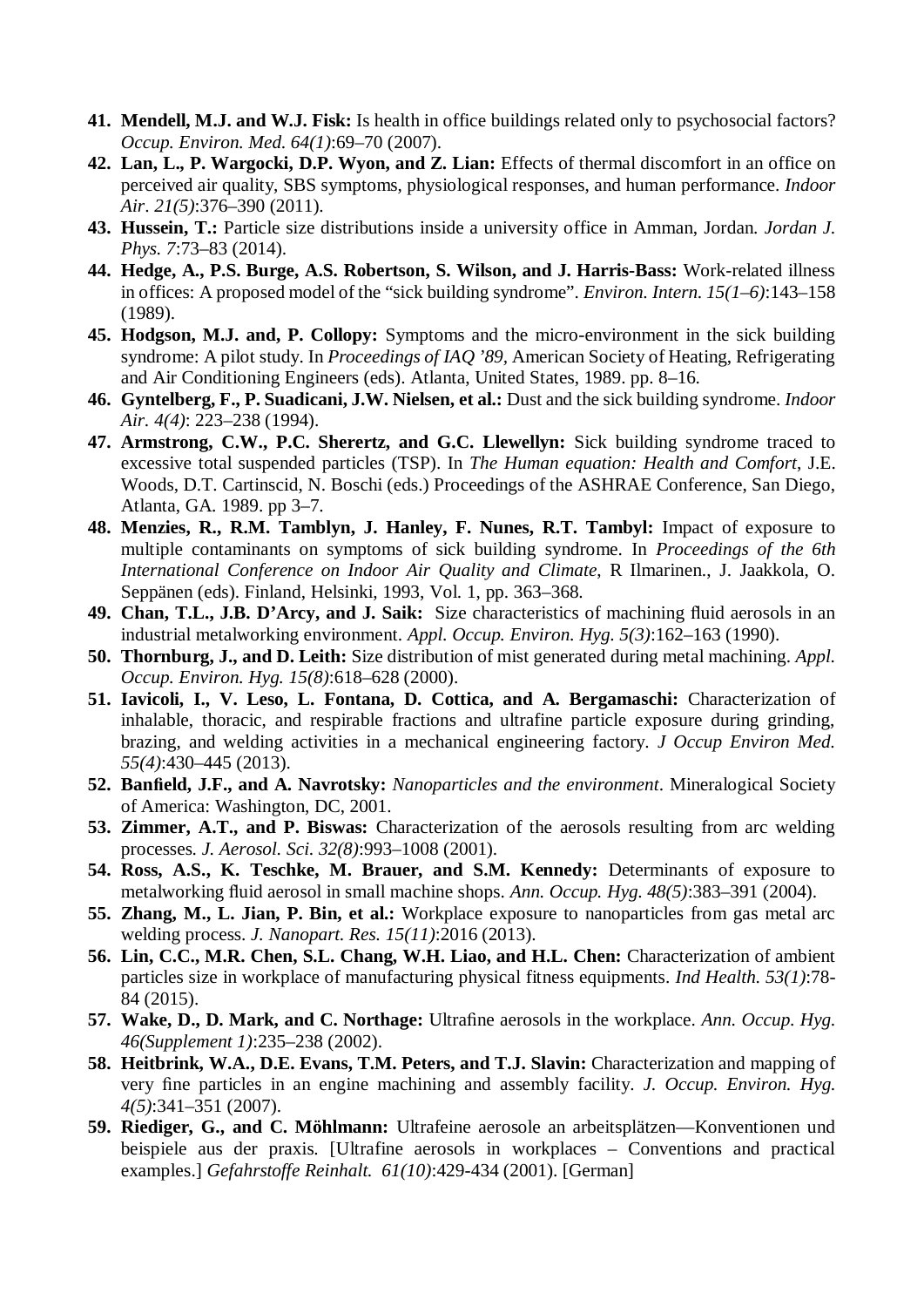- **60. Anseline, P.:** Zinc-Fume Fever. *Med. J. Austr. 2(6)*: 316–318. (1972).
- **61. Morgan, W.K.C.:** On welding, wheezing, and whimsy. *Am. Ind. Hyg. Assoc. J. 50(2)*:59–69 (1989).
- **62. Sferlazza, S.J., and W.S. Beckett:** The respiratory health of welders. *Am. Rev. Respir. Dis. 143 (5 Pt 1)*:1134–1148 (1991).
- **63. La Vecchia, G.M., and P. Maestrelli:** New welding processes and health effects of welding. *G. Ital. Med. Lav. Ergon. 33(3)*:252–256 (2011).
- **64. Antonini, J.M.:** Health effects of welding. *Crit. Rev. Toxicol. 33(1)*:61–103 (2003).
- **65. Gaidajis, G., and K. Angelakoglou:** Indoor air quality in university classrooms and relative environment in terms of mass concentrations of particulate matter. *J. Environ. Sci. Health. Part A. 44(12)*:1227–1232 (2009).
- **66. Tran, D.T., L.Y. Alleman, P. Coddeville, and J.C. Galloo:** Elemental characterization and source identification of size resolved atmospheric particles in French classrooms. *Atmos. Environ. 54*:250–259 (2012).
- **67. Azarmi, F., P. Kumar, and M. Mulheron:** The exposure to coarse, fine and ultrafine particle emissions from concrete mixing, dril**lin**g and cutting activities. *J. Hazard. Mater. 279*:268–279 (2014).
- **68. Voliotis, A., S. Bezantakos, M. Giamarelou, M. Valenti, P. Kumar, and, G. Biskos:** Nanoparticle emissions from traditional pottery manufacturing. *Environ. Sci. Process Impacts. 16(6)*:1489–1494 (2014).
- **69. Slezakova, K., C. Texeira, S. Morais, and M.do C. Pereira:** Children's indoor exposures to (ultra) fine particles in an urban area: Comparison between school and home environments. *J. Toxicol. Environ. Health. Part A. 78(13-14)*:886–896 (2015).
- **70. Nazaroff, W.W.:** Indoor particle dynamics. *Indoor Air. 14(Suppl 7)*:175–183. (2004).
- **71. Hussein, T., and M. Kulmala:** Indoor aerosol modeling: Basic principles and practical applications. *Water Air Soil Pollut: Focus*. *8(1)*:23–34 (2008).
- **72. Mølgaard, B., A.J. Koivisto, T. Hussein, and K. Hämeri:** A new clean air delivery rate test applied to five portable indoor air cleaners. *Aerosol Sci Technol. 48(4)*:409–417 (2014).
- **73. Hussein, T., A. Wierzbicka, J. Löndahl, M. Lazaridis, and O. Hänninen:** Indoor aerosol modeling for assessment of exposure and respiratory tract deposited dose. *Atmos. Environ. 106*:402–411 (2015).
- **74. Hussein, T., J. Löndahl, P. Paasonen, et al.:** Modeling regional deposited dose of submicron aerosol particles. *Sci.Total Environ.* 458–460:140–149 (2013).
- **75. Bennett, W.D., and K.L. Zeman:** Effect of body size on breathing pattern and fine-particle deposition in children. *J Appl Physiol*. 97:821–826 (2004).
- **76. Holmes, J.R.:** *How much air do we breathe?* California Environmental Protection Agency, Research Note 94-11, California, USA, 1994.
- **77. ICRP (International Commission on Radiological Protection**): *Human Respiratory Tract Model for Radiological Protection*. ICRP Publication 66, Pergamon Press, Oxford, England, 1994.
- **78. Löndahl, J., A. Massling, J. Pagels, E. Swietlicki, E. Vaclavik, and S. Loft:** Size-resolved respiratory-tract deposition of fine and ultrafine hydrophobic and hygroscopic aerosol particles during rest and exercise. *Inhal. Toxicol. 19(2)*:109–116 (2007).
- **79. Ferron, G.A., B. Haider, and W.G. Kreyling:** Inhalation of salt aerosol particles-I. Estimation of the temperature and relative humidity of the air in the human upper airways. *J. Aerosol Sci. 19(3)*:343–363 (1988).
- **80. Anselm, A., T. Heibel, J. Gebhart, and G. Ferron:** "In vivo" studies of growth factors of sodium chrloride particles in the human respiratory tract. *J. Aerosol Sci. 21*:S427–S430 (1990).
- **81. Sowards, J.W., J.C. Lippold, D.W. Dickinson, and A.J. Ramirez:** Characterization of welding fume from SMAW electrodes—Part I. *Welding Journal. 87(4)*:106–112 (2008).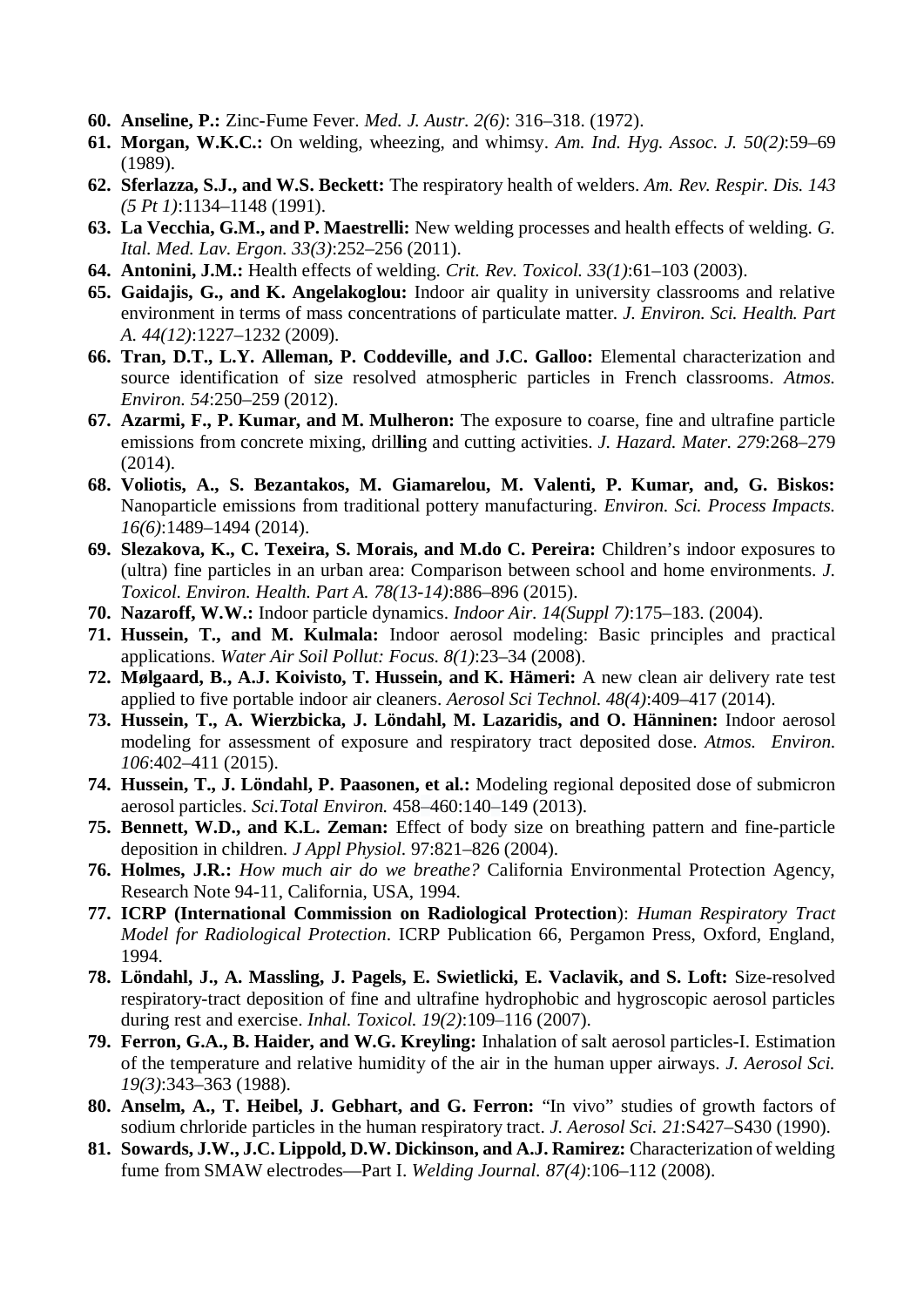- **82. Sowards, J.W., A.J. Ramirez, D.W. Dickinson, and J.C. Lippold:** Characterization of welding Fume from SMAW electrodes — Part II. *Welding Journal. 89(4)*:82–90 (2010).
- **83. Elihn, K. and P. Berg:** Ultrafine particle characteristics in seven industrial plants. *Ann. Occup. Hyg. 53(5)*:475–484 (2009).
- **84. Mølgaard, B., A.K. Viitanen, A. Kangas, et al.:** Exposure to airborne particles and volatile organic compounds from polyurethane molding, spray painting, lacquering, and gluing in a workshop. *Int. J. Environ. Res. Public Health. 12(4)*:3756-3773 (2015).
- **85. Hussein, T., T. Glytsos, J. Ondráček, et al:** Particle size characterization and emission rates during indoor activities in a house. *Atmos. Environ. 40(23)*:4285–4307 (2006).
- **86. Morawska, L., C. He, J. Hitchins, K. Mengersen, and D. Gilbert:** Characteristics of particle number and mass concentrations in residential houses in Brisbane, Australia. *Atmos. Environ. 37(30)*:4195–4203 (2003).
- **87. Laiman, R., C. He, M. Mazaheri, et al:** Characteristics of ultrafine particle sources and deposition rates in primary school classrooms. *Atmos. Environ. 94*:28–35 (2014).
- **88. Kalimeri, K.K., D.E. Saraga, and V.D. Lazaridis, et al.:** Indoor air quality investigation of the school environment and estimated health risks: Two-season measurements in primary schools in Kozani, Greece. *Atmos. Pollut. Res*. *7(6)*:1128–1142 (2016).
- **89. Guo, H., L. Morawskaa, C. Hea, and D. Gilbert:** Impact of ventilation scenario on air exchange rates and on indoor particle number concentrations in an air-conditioned classroom. *Atmos. Environ. 42(4)*:757–768. (2008).
- **90. Chen, A., E.T. Gall, and V.W. Chang:** Indoor and outdoor particulate matter in primary school classrooms with fan-assisted natural ventilation in Singapore. *Environ. Sci. Pollut. Res. Int. 23(17):*17613–17624 (2016).
- **91. Dorizas, P.V., M-N. Assimakopoulos, C. Helmis, and M. Santamouris:** An integrated evaluation study of the ventilation rate, the exposure and the indoor air quality in naturally ventilated classrooms in the Mediterranean region during spring. *Sci. Total Environ*. *502*:557– 570 (2015).
- **92. Koivisto, A.J., J.E. Palomäki, A.K. Viitanen, et al:** Range-finding risk assessment of inhalation exposure to nanodiamonds in a laboratory environment. *Int. J. Environ. Res. Public Health. 11(5)*:5382–5402 (2014).
- **93. Thatcher, T.L., A.C.K Lai, R. Moreno-Jackson, R.G. Sextro, and W.W. Nazaroff:** Effects of room furnishings and air speed on particle deposition rates indoors. *Atmos. Environ. 36(1)*:1811–1819 (2002).
- **94. He, C., L. Morawska, and D. Gilbert:** Particle deposition rates in residential houses. *Atmos. Environ. 39(21)*:3891–3899 (2005).
- **95. Buonanno, G., F.C. Fuoco, S. Marini, and L Stabile:** Particle resuspension in school gyms during physical activities. *Aerosol Air Qual. Resear.* 12:803–813 (2012).
- **96. Salma, I., K. Dosztály, T. Borsós, et al:** Physical properties, chemical composition, sources, spatial of indoor aerosol particles in a university lecture hall. *Atmos. Environ. 64*:219-228 (2013).
- **97. Anderson, P.J., J.D. Wilson, and F.C. Hiller:** Respiratory tract deposition of ultrafine particles disease in subjects with obstructive or restrictive lung. *Chest. 97(5)*:1115–1120 (1990).
- **98. Kim, C.S., and T.C. Kang:** Comparative measurement of lung deposition of inhaled fine particles in normal subjects and patients with obstructive airway disease. *Am J Respir Crit Care Med. 155(3)*:899–905 (1997).
- **99. Chalupa, D.C., P.E. Morrow, G. Oberdörster, M.J. Utell, and M.W. Frampton:** Ultrafine particle deposition in subjects with asthma. *Environ Health Perspect. 112(8)*:879–882 (2004).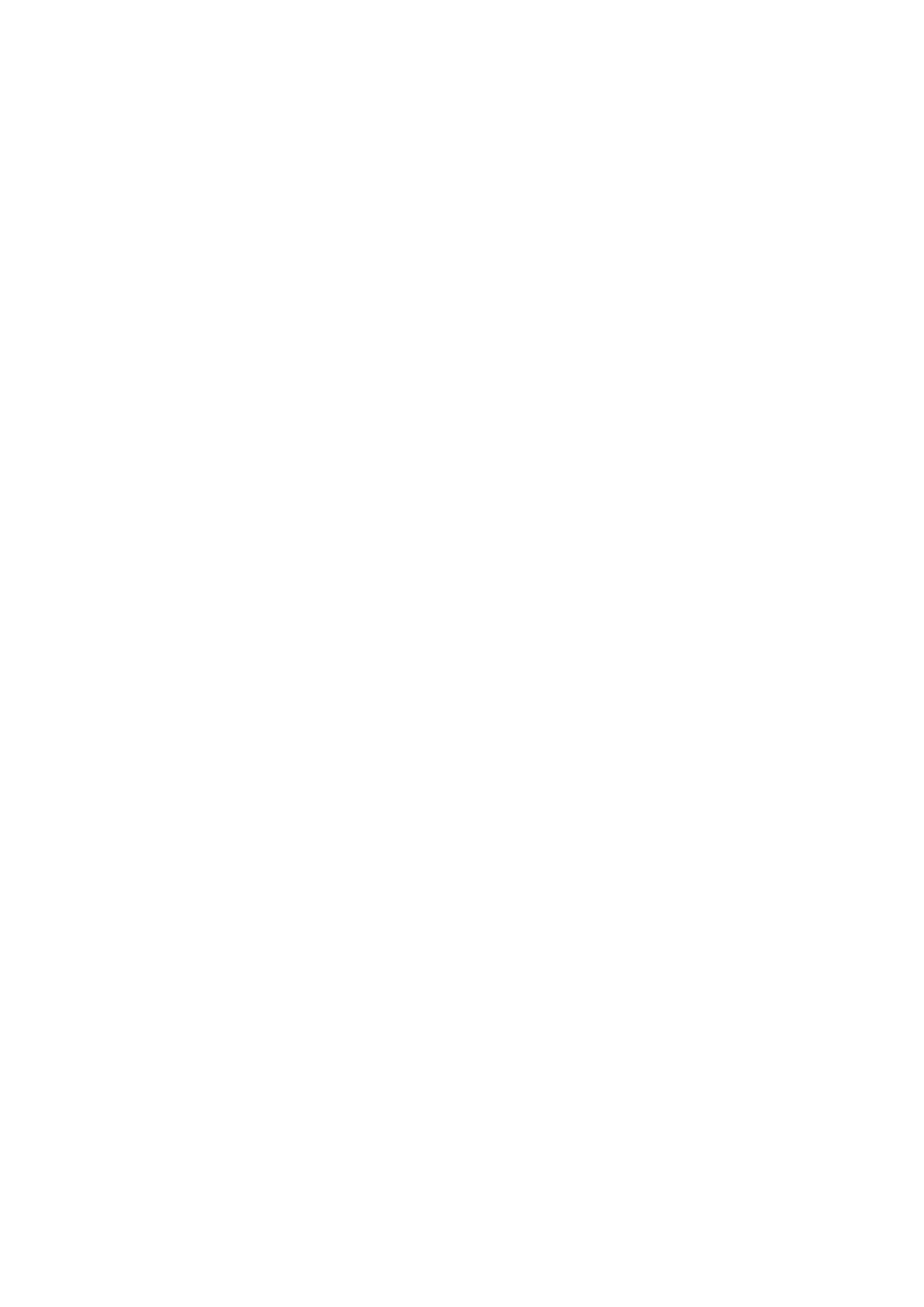| <b>Events</b> | <b>Description</b><br>of events                                                            | Mean    | Std.<br>deviation | 5%     | 25%    | 75%     | 90%     | Min    | <b>Median</b> | Max     |
|---------------|--------------------------------------------------------------------------------------------|---------|-------------------|--------|--------|---------|---------|--------|---------------|---------|
| Weekend       | Unoccupied                                                                                 | 31.49   | 12.01             | 14.46  | 20.91  | 40.86   | 48.29   | 12.51  | 30.59         | 64.08   |
| Event 1       | Iron welding<br>& smoking                                                                  | 885.67  | 414.47            | 81.68  | 684.43 | 1145.23 | 1256.34 | 38.84  | 842.28        | 2316.56 |
| Event 2       | (Exhaust) fan<br>& machine<br>on, welding<br>iron without<br>(exhaust) fan<br>running      | 1865.86 | 935.64            | 538.83 | 992.90 | 2613.33 | 3161.11 | 316.81 | 1958.63       | 3567.26 |
| Event 3       | (Exhaust) fan<br>on, iron<br>welding (with<br>exhaust fan)<br>$\&$<br>sorting/drillin<br>g | 1494.77 | 938.23            | 471.58 | 625.50 | 2438.23 | 2709.96 | 443.92 | 1162.76       | 4140.17 |
| Event 4       | Making<br>coffee &<br>metal turning                                                        | 60.79   | 37.56             | 22.52  | 29.01  | 83.43   | 120.15  | 21.54  | 50.69         | 158.02  |
| Event 5       | Metal turning<br>$&$ iron<br>welding                                                       | 196.95  | 45.94             | 131.17 | 171.06 | 233.10  | 261.37  | 117.54 | 181.12        | 296.98  |
| Event 6       | Metal turning                                                                              | 222.59  | 65.68             | 143.00 | 170.55 | 279.31  | 317.18  | 137.17 | 195.72        | 371.39  |
| Event 7       | Lecture &<br>metal turning                                                                 | 88.05   | 10.01             | 71.48  | 81.16  | 94.33   | 100.15  | 67.26  | 89.74         | 109.41  |
| Event 8       | Undefined<br>event                                                                         | 104.11  | 3.75              | 99.01  | 101.66 | 106.38  | 109.76  | 95.77  | 103.76        | 110.89  |
| Event 9       | Undefined<br>event                                                                         | 152.39  | 27.29             | 99.84  | 150.12 | 160.79  | 169.91  | 86.44  | 155.95        | 244.38  |
| Event 10      | Undefined<br>event                                                                         | 220.13  | 100.84            | 137.37 | 155.39 | 293.27  | 349.89  | 127.11 | 171.65        | 680.19  |

**Table 1.** Particle number concentrations  $[cm^{-3}]$  of submicron particles ( $PN_{0.3-1}$ ).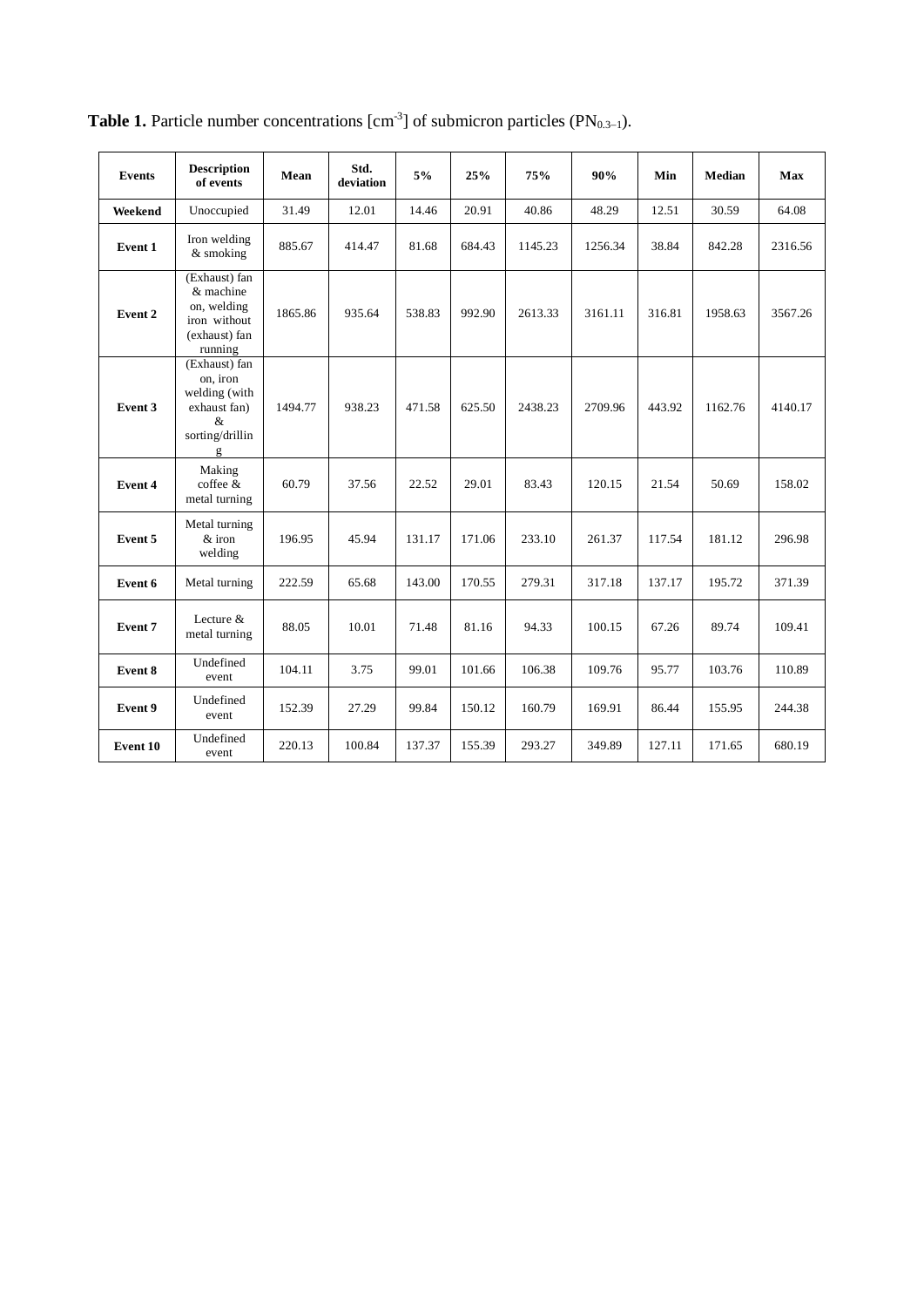| <b>Events</b>   | <b>Description of</b><br>events                                                       | Mean | Std.<br>deviation | 5%   | 25%  | 75%  | 90%   | Min  | <b>Median</b> | Max   |
|-----------------|---------------------------------------------------------------------------------------|------|-------------------|------|------|------|-------|------|---------------|-------|
| Weekend         | Unoccupied                                                                            | 0.46 | 0.09              | 0.35 | 0.39 | 0.52 | 0.59  | 0.28 | 0.44          | 0.82  |
| Event 1         | Iron welding $&$<br>smoking                                                           | 4.46 | 3.57              | 2.20 | 2.91 | 4.48 | 7.39  | 2.03 | 3.49          | 24.45 |
| Event 2         | (Exhaust) fan &<br>machine on,<br>welding iron<br>without<br>(exhaust) fan<br>running | 6.46 | 4.33              | 1.53 | 2.68 | 9.28 | 13.12 | 1.14 | 5.80          | 16.92 |
| Event 3         | (Exhaust) fan<br>on, iron<br>welding (with<br>exhaust fan) &<br>sorting/drilling      | 4.96 | 4.32              | 1.17 | 1.67 | 7.82 | 10.16 | 1.01 | 2.93          | 25.36 |
| Event 4         | Making coffee<br>& metal turning                                                      | 0.65 | 0.16              | 0.49 | 0.55 | 0.71 | 0.86  | 0.46 | 0.61          | 1.36  |
| Event 5         | Metal turning &<br>iron welding                                                       | 3.78 | 1.14              | 1.51 | 3.45 | 4.44 | 5.00  | 0.78 | 3.54          | 6.26  |
| Event 6         | Metal turning                                                                         | 4.89 | 1.68              | 3.13 | 3.51 | 6.49 | 7.53  | 2.97 | 4.25          | 8.51  |
| Event 7         | Lecture & metal<br>turning                                                            | 1.97 | 0.44              | 1.27 | 1.59 | 2.24 | 2.57  | 1.16 | 2.05          | 2.94  |
| Event 8         | Undefined<br>event                                                                    | 1.26 | 0.13              | 1.11 | 1.19 | 1.32 | 1.36  | 1.09 | 1.26          | 1.83  |
| Event 9         | Undefined<br>event                                                                    | 1.95 | 0.21              | 1.64 | 1.80 | 2.07 | 2.17  | 1.45 | 1.98          | 2.59  |
| <b>Event 10</b> | Undefined<br>event                                                                    | 2.23 | 0.24              | 1.88 | 2.08 | 2.43 | 2.49  | 1.71 | 2.21          | 2.78  |

**Table 2.** Particle number concentrations  $[cm<sup>-3</sup>]$  of micron particles  $(PN<sub>1-10</sub>)$ .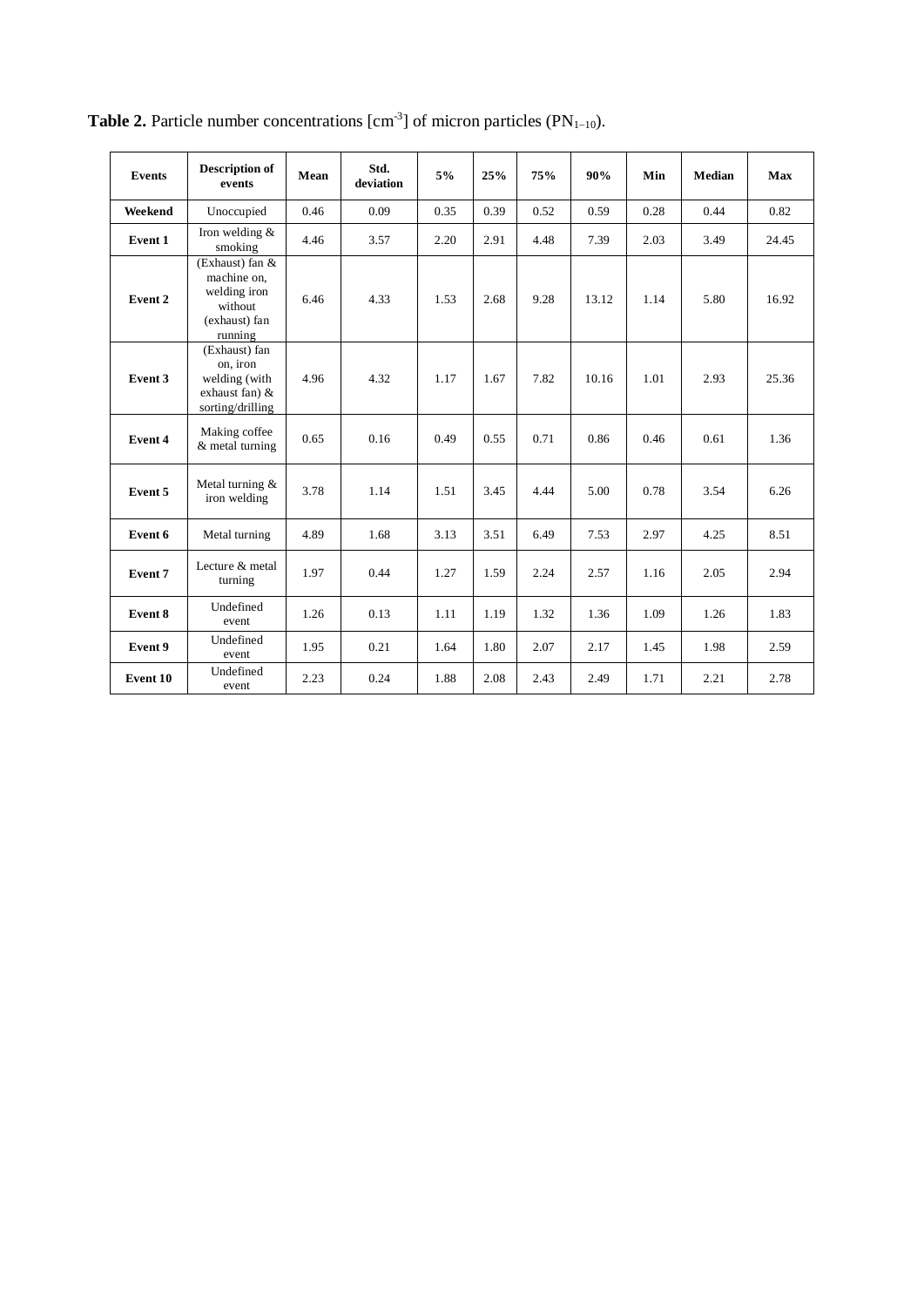| <b>Events</b> | <b>Description</b><br>of events                                                            | Mean  | Std.<br>deviation | 5%    | 25%   | 75%   | 90%   | Min   | Media<br>$\mathbf n$ | Max    |
|---------------|--------------------------------------------------------------------------------------------|-------|-------------------|-------|-------|-------|-------|-------|----------------------|--------|
| Weekend       | Unoccupied                                                                                 | 0.96  | 0.33              | 0.50  | 0.70  | 1.18  | 1.33  | 0.43  | 0.93                 | 2.27   |
| Event 1       | Iron welding<br>$&$ smoking                                                                | 24.95 | 13.83             | 3.25  | 17.95 | 31.49 | 34.60 | 1.64  | 22.52                | 74.54  |
| Event 2       | (Exhaust)fan<br>& machine<br>on, welding<br>iron without<br>(exhaust) fan<br>running       | 54.49 | 30.76             | 13.73 | 26.01 | 77.43 | 98.79 | 8.21  | 54.80                | 116.75 |
| Event 3       | (Exhaust) fan<br>on, iron<br>welding (with<br>exhaust fan)<br>$\&$<br>sorting/drillin<br>g | 44.16 | 31.32             | 12.15 | 16.25 | 73.47 | 84.33 | 11.41 | 31.11                | 152.07 |
| Event 4       | Making<br>coffee &<br>metal turning                                                        | 1.71  | 0.98              | 0.74  | 0.88  | 2.28  | 3.24  | 0.71  | 1.42                 | 4.32   |
| Event 5       | Metal turning<br>$&$ iron<br>welding                                                       | 7.10  | 1.98              | 3.92  | 6.07  | 8.72  | 9.77  | 3.17  | 6.50                 | 11.20  |
| Event 6       | Metal turning                                                                              | 9.17  | 3.16              | 5.27  | 6.75  | 11.87 | 13.81 | 5.00  | 7.97                 | 16.40  |
| Event 7       | Lecture &<br>metal turning                                                                 | 3.16  | 0.39              | 2.49  | 2.84  | 3.50  | 3.63  | 2.43  | 3.21                 | 4.00   |
| Event 8       | Undefined<br>event                                                                         | 3.11  | 0.11              | 2.96  | 3.04  | 3.19  | 3.24  | 2.91  | 3.10                 | 3.37   |
| Event 9       | Undefined<br>event                                                                         | 4.45  | 0.71              | 3.02  | 4.41  | 4.74  | 4.89  | 2.69  | 4.62                 | 6.65   |
| Event 10      | Undefined<br>event                                                                         | 6.05  | 2.62              | 3.94  | 4.34  | 7.91  | 9.41  | 3.58  | 4.82                 | 18.21  |

**Table 3.** Calculated particle mass concentrations  $[\mu g/m^3]$  of submicron particles (PM<sub>0.3-1</sub>).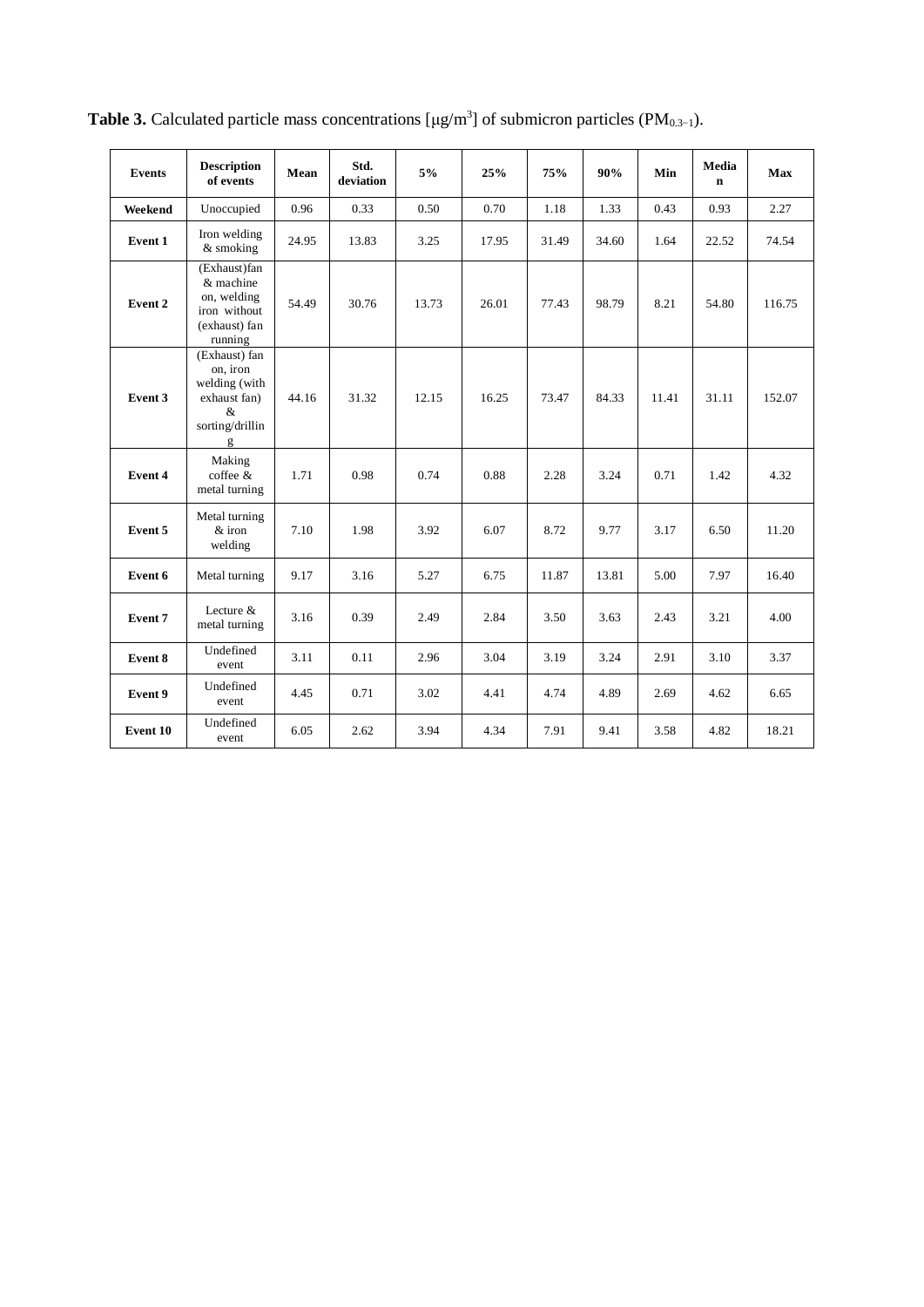| <b>Events</b>   | <b>Description</b><br>of events                                                       | Mean   | Std.<br>deviation | 5%    | 25%   | 75%    | 90%    | Min   | <b>Median</b> | <b>Max</b> |
|-----------------|---------------------------------------------------------------------------------------|--------|-------------------|-------|-------|--------|--------|-------|---------------|------------|
| Weekend         | Unoccupied                                                                            | 3.97   | 1.70              | 1.94  | 2.73  | 4.77   | 6.26   | 1.09  | 3.62          | 12.77      |
| Event 1         | Iron welding<br>& smoking                                                             | 53.02  | 22.76             | 18.73 | 41.31 | 58.47  | 86.08  | 11.40 | 49.56         | 125.35     |
| Event 2         | (Exhaust) fan<br>& machine<br>on, welding<br>iron without<br>(exhaust) fan<br>running | 102.54 | 62.33             | 26.02 | 42.93 | 141.97 | 198.47 | 15.74 | 94.15         | 238.74     |
| Event 3         | (Exhaust) fan<br>on, iron<br>welding (with<br>exhaust fan)<br>&<br>sorting/drillin    | 92.95  | 78.95             | 20.39 | 31.37 | 142.39 | 182.27 | 16.58 | 63.00         | 456.28     |
| Event 4         | Making<br>coffee &<br>metal turning                                                   | 8.03   | 2.80              | 4.94  | 6.14  | 9.49   | 11.68  | 4.22  | 7.27          | 18.44      |
| Event 5         | Metal turning<br>$&$ iron<br>welding                                                  | 43.67  | 13.85             | 14.43 | 39.96 | 49.75  | 57.30  | 8.17  | 43.75         | 76.08      |
| Event 6         | Metal turning                                                                         | 36.65  | 10.25             | 23.38 | 27.09 | 46.72  | 50.81  | 19.76 | 34.80         | 55.09      |
| <b>Event 7</b>  | Lecture &<br>metal turning                                                            | 23.53  | 8.71              | 10.90 | 16.15 | 29.19  | 34.33  | 8.48  | 23.64         | 48.41      |
| Event 8         | Undefined<br>event                                                                    | 16.80  | 3.22              | 12.47 | 15.00 | 18.17  | 19.49  | 10.67 | 16.68         | 28.66      |
| Event 9         | Undefined<br>event                                                                    | 31.63  | 4.81              | 24.78 | 28.69 | 35.04  | 38.22  | 20.28 | 30.89         | 43.84      |
| <b>Event 10</b> | Undefined<br>event                                                                    | 36.15  | 6.69              | 24.93 | 31.13 | 41.12  | 42.90  | 22.72 | 36.23         | 52.85      |

**Table 4.** Calculated particle mass concentrations  $[\mu g/m^3]$  of micron particles (PM<sub>1-10</sub>).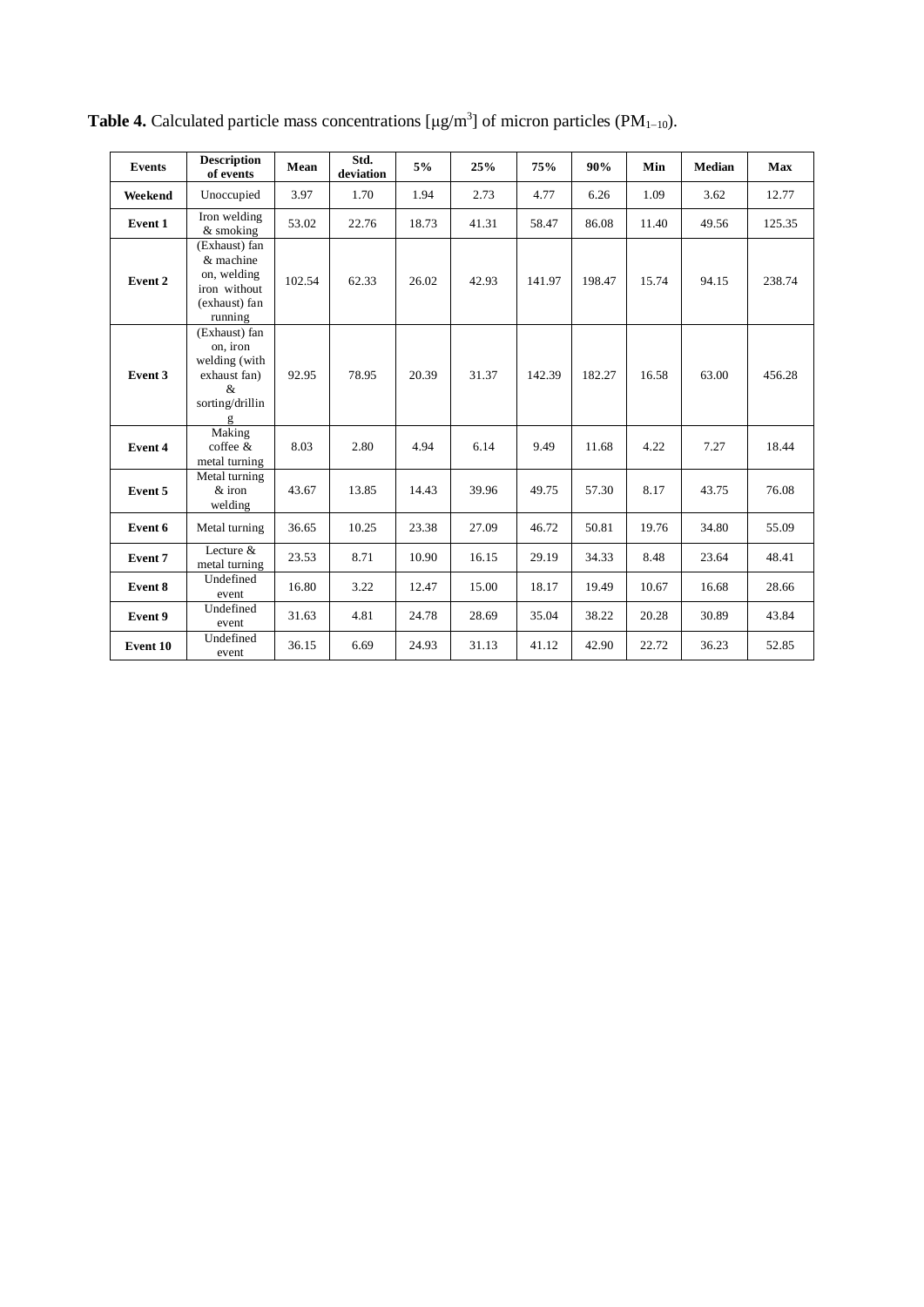|                |                                          | $PN1-10$                                         | $PN0.3-1$                                |                                                  |  |  |
|----------------|------------------------------------------|--------------------------------------------------|------------------------------------------|--------------------------------------------------|--|--|
|                | $\lambda + \lambda_d$ [h <sup>-1</sup> ] | ER<br>[particles/hour $\times$ cm <sup>3</sup> ] | $\lambda + \lambda_d$ [h <sup>-1</sup> ] | ER<br>[particles/hour $\times$ cm <sup>3</sup> ] |  |  |
| Event 1        | $1.31 \pm 0.08$                          | 1008                                             | $1.36 \pm 0.03$                          | $5.74E + 04$                                     |  |  |
| Event 2        | $2.11 \pm 0.09$                          | 407                                              | $2.09 \pm 0.07$                          | $8.61E + 04$                                     |  |  |
| Event 3        | $1.08 \pm 0.06$                          | 735                                              | $1.08 \pm 0.05$                          | $9.31E + 04$                                     |  |  |
| Event 4        |                                          | 75                                               |                                          |                                                  |  |  |
| Event 6        | $0.64 \pm 0.01$                          | 135                                              |                                          | -                                                |  |  |
| <b>Event</b> 7 | $0.35 \pm 0.01$                          | 85                                               | $0.24 \pm 0.01$                          | $6.498E+04$                                      |  |  |

**Table 5.** Particles loss rates  $[h^{-1}]$  and emission rates [particles/hour $\times$ cm<sup>3</sup>].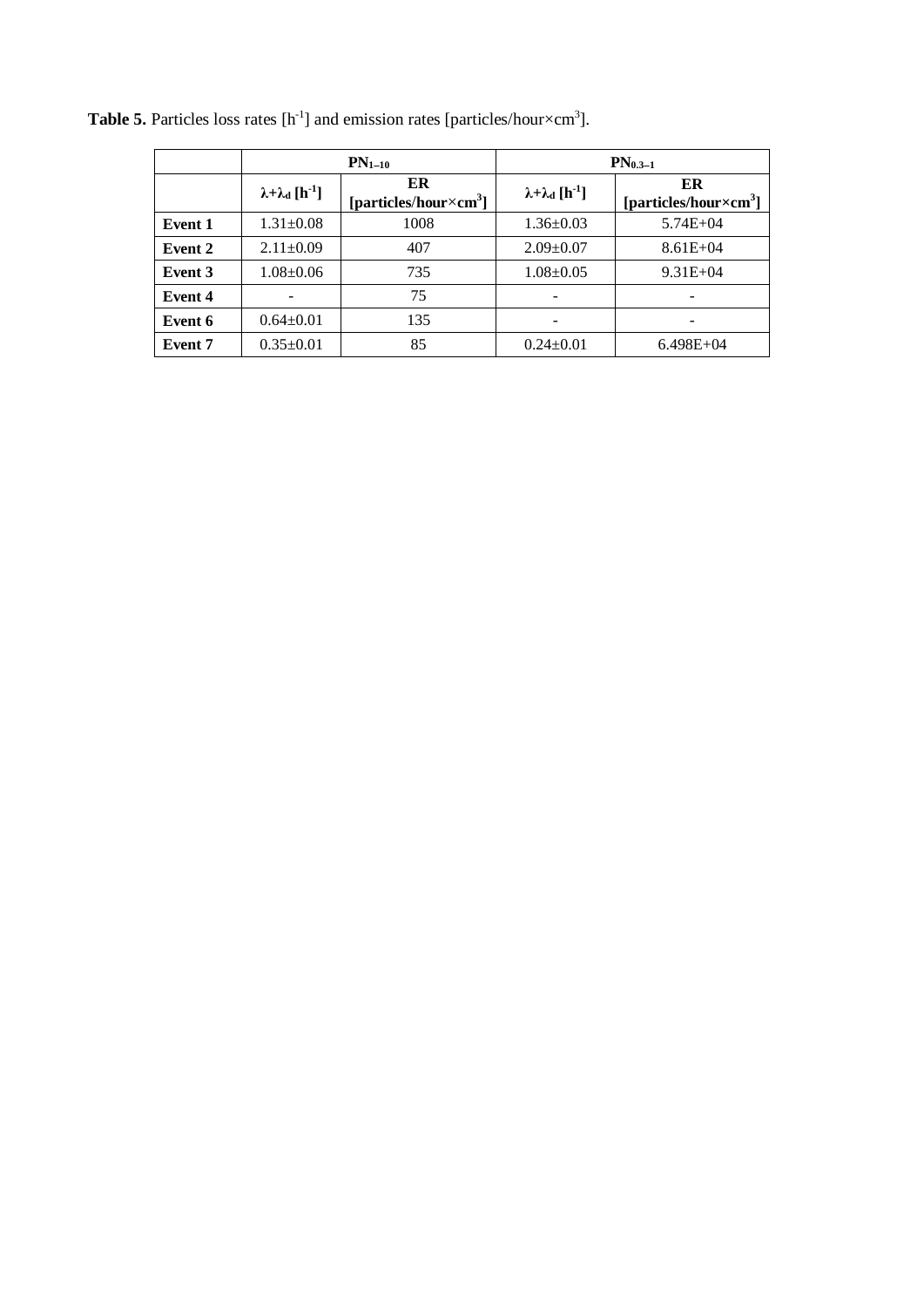**Table 6.** Deposited dose [μg] of large particles (PM10) based on particle mass calculated for an adult male

| <b>Event 1 (Iron</b><br>welding $\&$<br>smoking) |                   |                         | <b>Event 2</b> ((Exhaust)<br><b>Event 3 (Exhaust)</b><br>fan and machine<br>fan on, iron<br>on, welding iron<br>welding (with<br>exhaust fan) $\&$<br>without (exhaust)<br>sorting/drilling<br>fan running) |                       |                   | <b>Event 4 (Making</b><br>coffee & metal<br>scrubbing) |                   | <b>Event 5 (Metal</b><br>scrubbing & iron<br>welding) |                   | <b>Event 6 (Metal</b><br>(turning) |                   | Event 7 (I<br>metal sci |
|--------------------------------------------------|-------------------|-------------------------|-------------------------------------------------------------------------------------------------------------------------------------------------------------------------------------------------------------|-----------------------|-------------------|--------------------------------------------------------|-------------------|-------------------------------------------------------|-------------------|------------------------------------|-------------------|-------------------------|
| <b>Activities</b>                                |                   |                         | <b>Activities</b><br><b>Activities</b>                                                                                                                                                                      |                       |                   | <b>Activities</b>                                      |                   | <b>Activities</b>                                     |                   | <b>Activities</b>                  |                   | Activ                   |
| Standing/<br>Resting*                            | Light<br>exercise | Standing/<br>$Resting*$ | Light<br>exercise                                                                                                                                                                                           | Standing/<br>Resting* | Light<br>exercise | Standing/<br>Resting*                                  | Light<br>exercise | Standing/<br>Resting*                                 | Light<br>exercise | Standing/<br>Resting*              | Light<br>exercise | Standing/<br>Resting*   |
| (13.91)                                          | 6.59              | (50.82)                 | 24.06                                                                                                                                                                                                       | (78.57)               | 37.20             | 4.50)                                                  | 2.13              | (10.03)                                               | 4.75              | (11.11)                            | 5.26              | (16.18()                |
| (1.36)                                           | 10.43             | (4.99)                  | 38.09                                                                                                                                                                                                       | (7.71)                | 58.90             | (0.44)                                                 | 3.37              | (0.98)                                                | 7.52              | (1.09)                             | 8.33              | (1.59)                  |
| (6.56)                                           | 19.21             | (23.97)                 | 70.16                                                                                                                                                                                                       | (37.06)               | 108.49            | (2.12)                                                 | 6.21              | (4.73)                                                | 13.84             | (5.24)                             | 15.34             | (7.63)                  |
| (21.84)                                          | 36.22             | (79.77)                 | 132.31                                                                                                                                                                                                      | (123.34)              | 204.58            | (7.06)                                                 | 11.71             | (15.74)                                               | 26.11             | (17.44)                            | 28.93             | (25.41)                 |

during all events (apart from undefined events).

(\*)The values indicated inside parentheses () of these activities will be only mentioned for comparison reasons.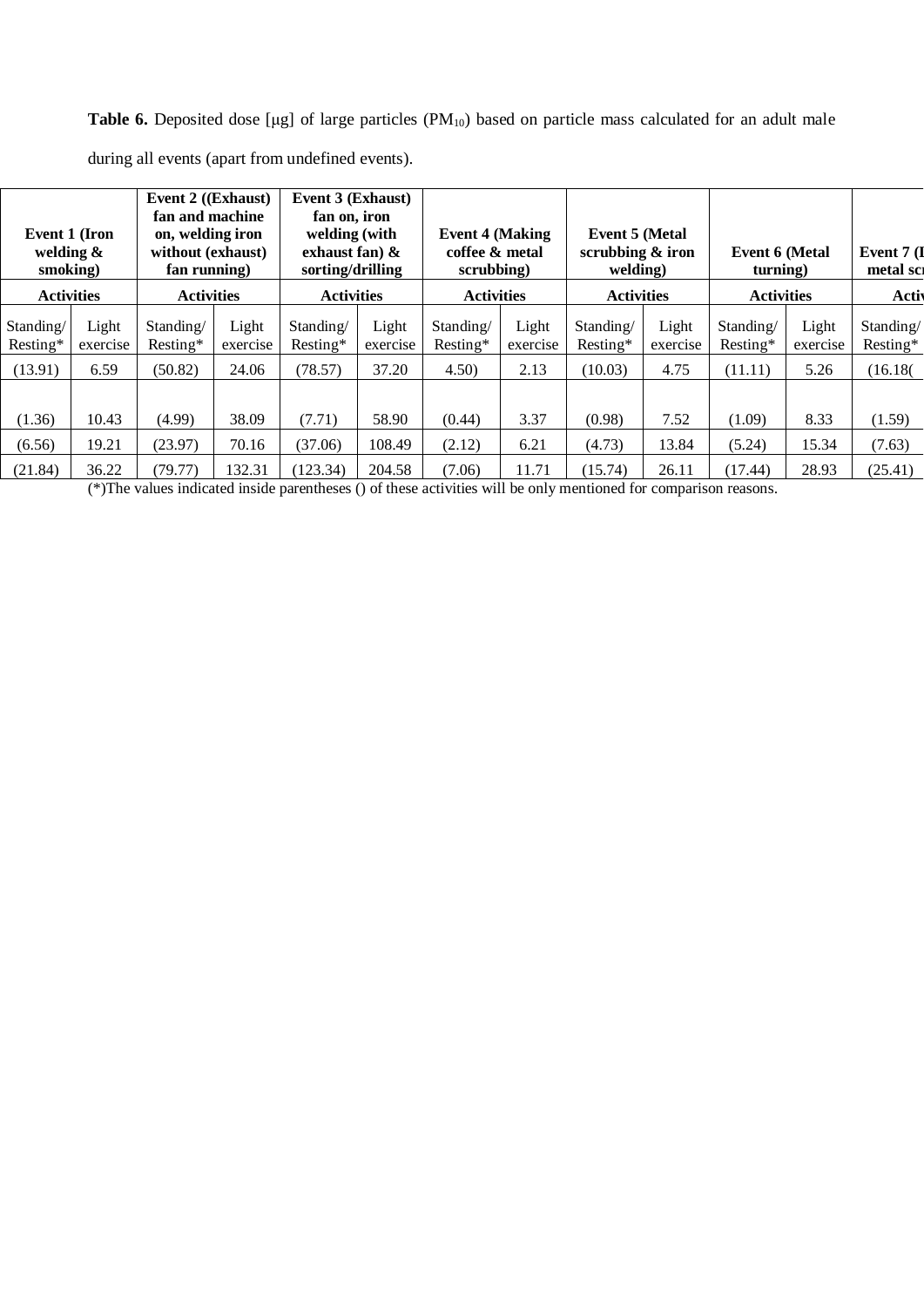**Workshop Section** 

- 1 Wood workshop
- 2 Metal workshop and welding<br>3 Students traning workshop
- 
- 4 Main workshop and turnery
- 5 Office
- 6 Clothes changing room
- 7 Storage
- 8 Internal main door
- 9 Internal secondary door
- 10 External door



**Fig. 1.** A schematic chart of the workshop area of the Department of Physics.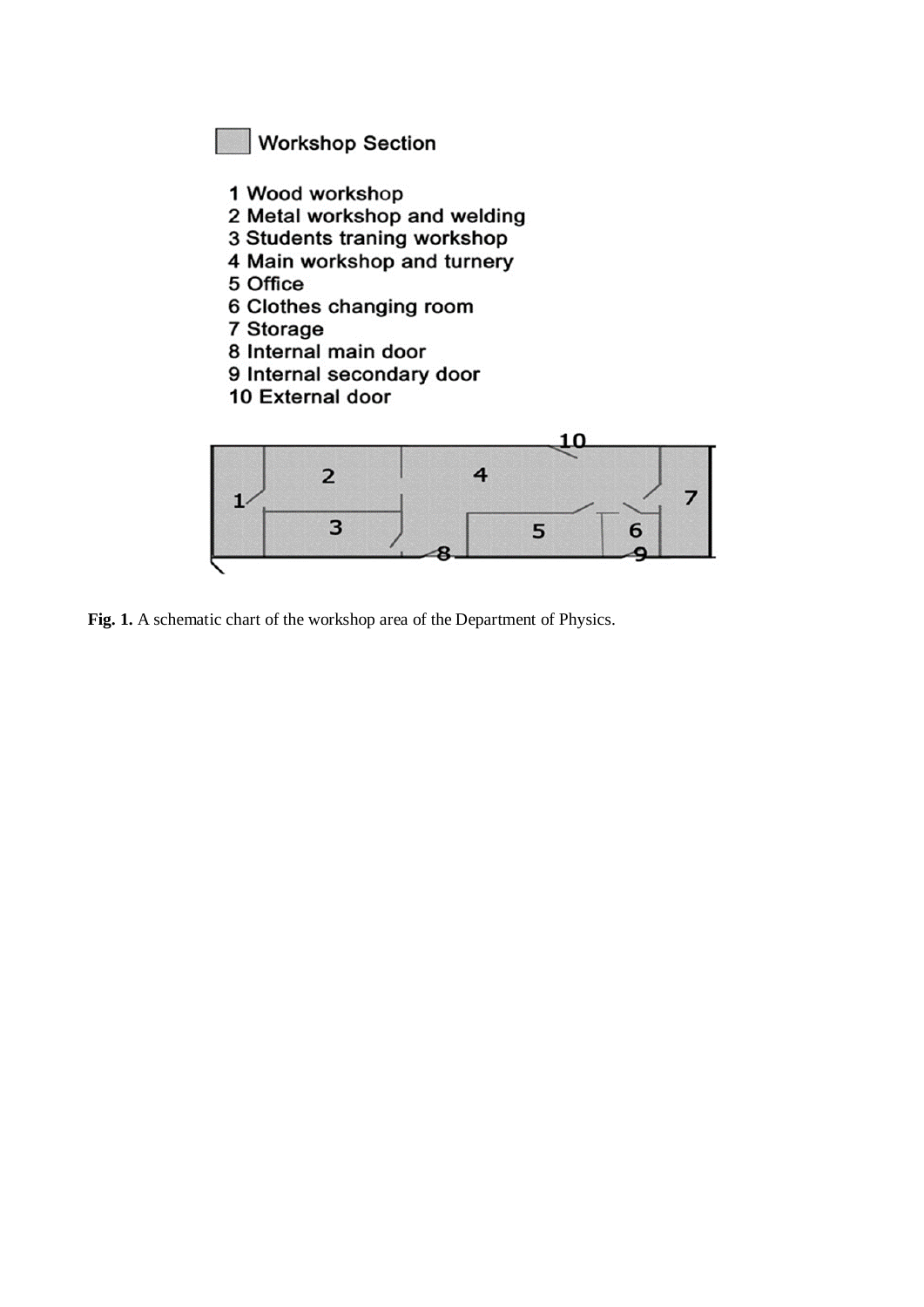

**Figure 2.** Particle number concentrations (Time series based on a 1-minute resolution).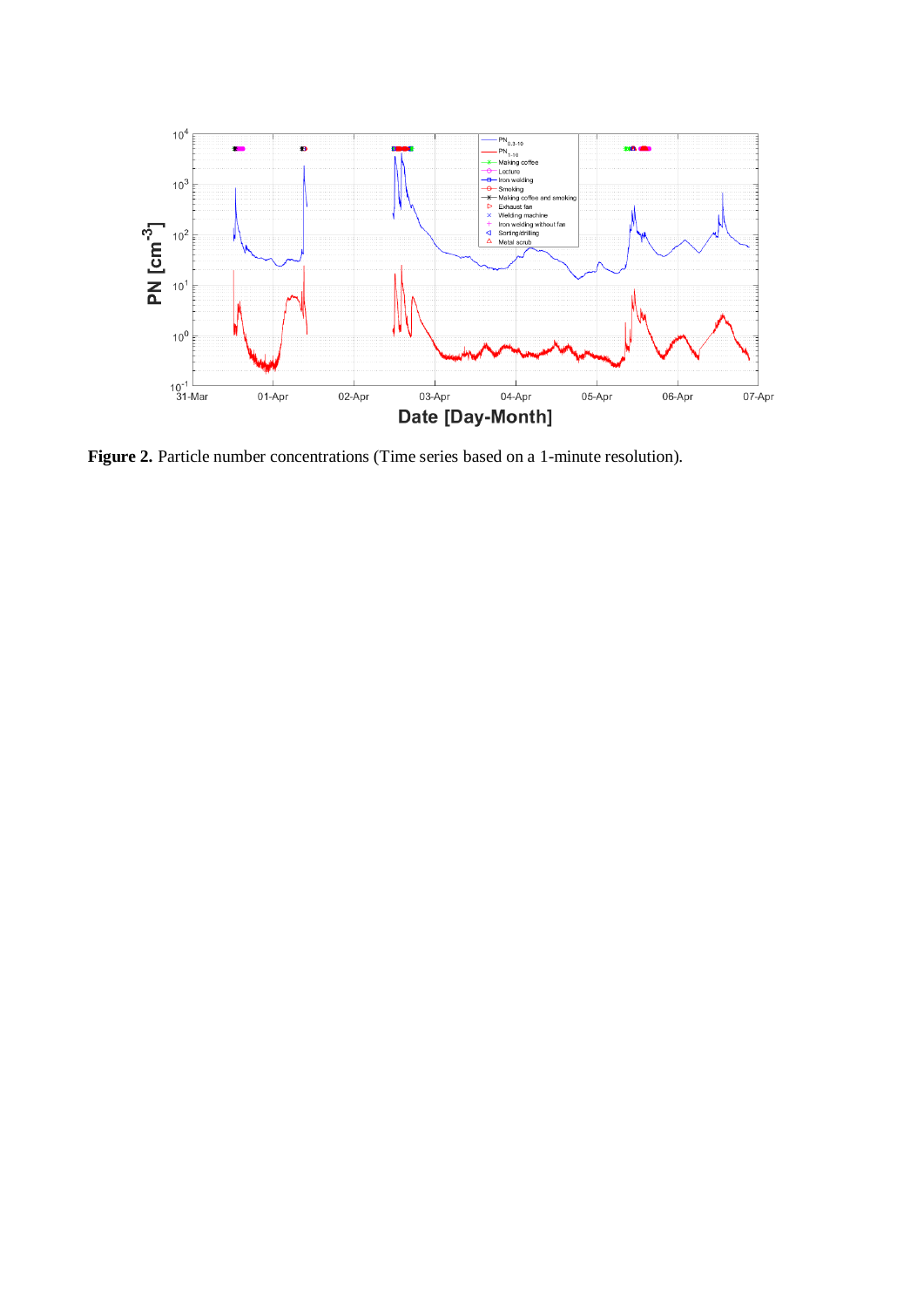

**Figure 3**. Particle mass concentrations (Time series based on a 1-minute resolution).